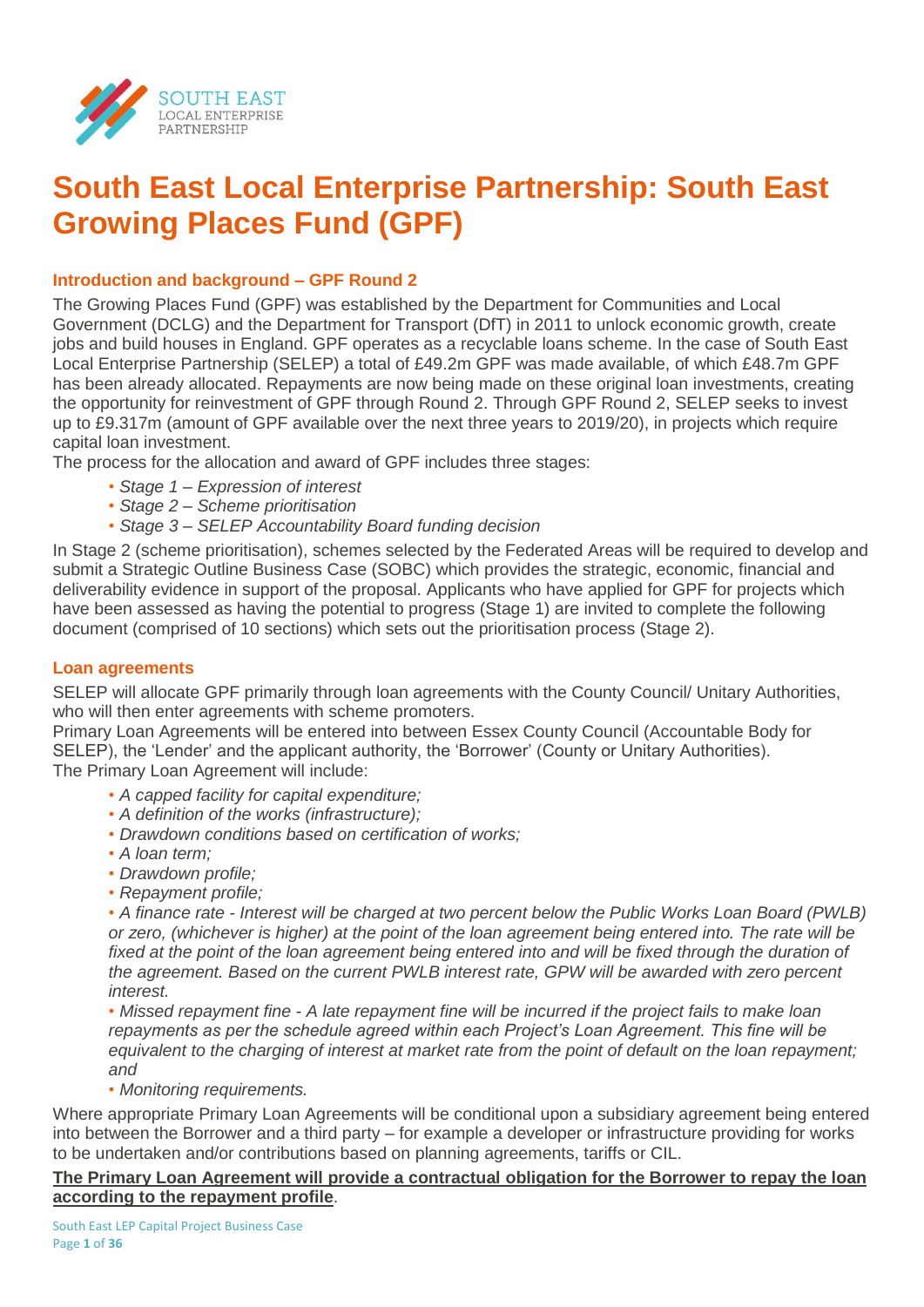

# **Growing Places Fund (GPF) Business Case Template**

# 1. Scheme summary

Scheme promoter: Kent County Council

Project Name: No Use Empty Commercial (NUE Commercial)

Federated Board Area: Kent & Medway

Lead County Council/Unitary Authority: Kent

#### Development Location: Kent

(This is a programme of projects with locations are spread across the county of Kent)

#### Background:

Kent County Council (KCC) launched its 'No Use Empty' (NUE) campaign in 2005 as part of its Public Sector Service Agreement (PSA2) targets, to examine better ways of delivering services, and particularly at working more effectively with district councils. The primary aim of the Initiative is to improve the physical urban environment in Kent by bringing long empty properties (defined as empty for over 6 months) back into use as quality housing accommodation.

The initiative originally focused on the following districts: Thanet, Dover, Shepway and Swale, as research found the majority of empty properties (over 3,000) are located here. Additionally 19 of the 20 most deprived wards are also located within these same areas. In January 2008, due to the success of the scheme KCC expanded the initiative to include all 12 Kent district councils.

NUE has a proven track record returning more than 5,000 empty homes back into use across the County to the decent homes standard. NUE has attracted £23M leverage for an investment of £17M (recycled loans) to date.

#### Project Description

KCC is seeking £1M GPF funds for the NUE Commercial project, which will run alongside the established NUE initiative. The project aims to return long-term empty commercial properties to use, for residential, alternative commercial or mixed-use purposes. In particular, it will focus on town centres (particularly in coastal areas of Kent), where secondary retail and other commercial areas have been significantly impacted by changing consumer demand and have often been neglected as a result of larger regeneration schemes.

By bringing empty commercial properties back into use, NUE Commercial will:

- support **economic growth** through new commercial activity: attracting new business rates, and creating and safeguarding jobs
- increase the number of **new homes** available as a result of mixed use development: generating new council tax receipts and attracting Government New Homes Bonus
- support **wider regeneration,** in particular assisting in the vitality and viability of existing commercial areas, improving the quality of the local environment, complementing wider regeneration activities and supporting community safety and cohesion.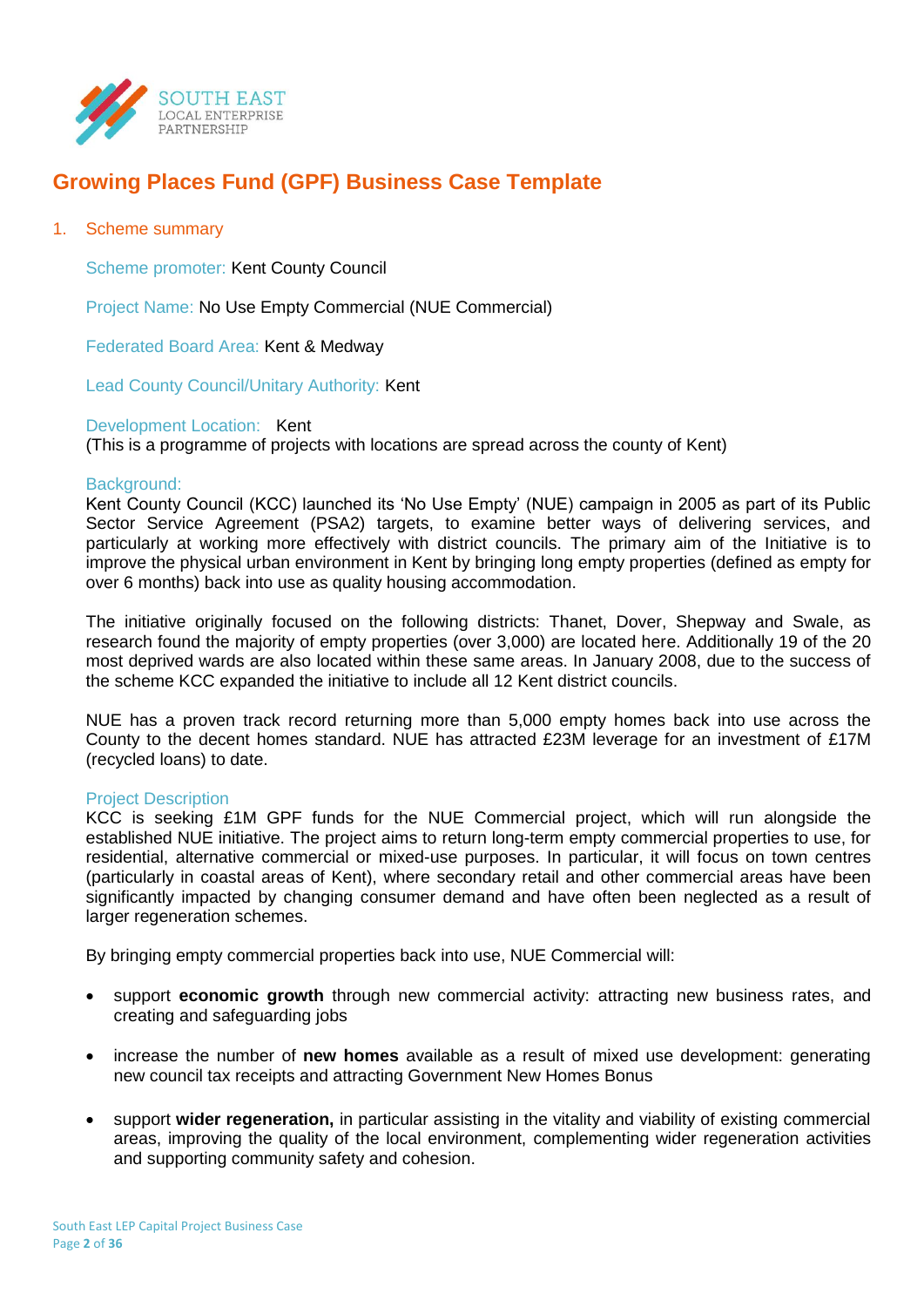

NUE Commercial will achieve this by providing **short-term secured loans** (up to 3 years) to bring longterm empty commercial properties back into use, using the management and systems that are already in place for the existing NUE scheme.

Whilst the existing NUE scheme is primarily focused on empty residential properties, it has provided loans for a number of successful mixed commercial/residential projects: this has demonstrated the demand for and the potential of a further scheme focused on commercial premises. Examples of commercial/ mixed-use projects supported through the existing NUE scheme are set out in Annex 1. NUE Commercial is therefore a natural progression of an award winning residential scheme with systems and procedures already in place.

#### Project Development Stages:

**There is no requirement for GPF funding in relation to the development of the project**. All development work will be undertaken by the KCC funded Strategic Programme Manager with the support of the existing team, with workloads and areas of responsibilities re-aligned.

An overview of the NUE delivery team, setting out named team members and their roles and responsibilities, is set out in Annex 2.

|                | <b>Project development stages</b>                                                                                                                                                                                                                                                                                                                                                                                                                                                                             |                             |                                    | <b>GPF funding</b><br>required |
|----------------|---------------------------------------------------------------------------------------------------------------------------------------------------------------------------------------------------------------------------------------------------------------------------------------------------------------------------------------------------------------------------------------------------------------------------------------------------------------------------------------------------------------|-----------------------------|------------------------------------|--------------------------------|
| <b>Stage</b>   |                                                                                                                                                                                                                                                                                                                                                                                                                                                                                                               | <b>Partners</b>             | <b>Status</b>                      | $\checkmark$<br>or $x$         |
| 1              | SELEP to inform KCC if the SOBC<br>submission has been successful                                                                                                                                                                                                                                                                                                                                                                                                                                             | <b>SELEP/KCC</b>            | Ongoing – outcome<br>December 2017 | $\boldsymbol{\mathsf{x}}$      |
| $\overline{2}$ | Identify 2-3 potential sites to take<br>forward with GPF funds.<br>Investigative work: Districts to identify<br>potential projects to take forward and<br>have at least one to include as at<br>launch of fund.<br>NUE already works across Kent in<br>partnership with our district colleagues<br>and a proven track record for project<br>delivery. We have small developers<br>who have previously worked with NUE<br>who have expressed interest in<br>returning empty commercial space<br>back into use. | <b>KCC</b> and<br>districts | Ongoing - to March<br>2018         | x                              |
| 3              | Launch of NUE Commercial – as soon<br>as decision is known (Stage 1)                                                                                                                                                                                                                                                                                                                                                                                                                                          | <b>KCC</b>                  | To be completed                    | x                              |
| 3              | Encourage more sites - follow up work<br>after the launch to maximise potential<br>to draw on GPF funds                                                                                                                                                                                                                                                                                                                                                                                                       | <b>KCC</b> and<br>districts | To be completed                    | x                              |

**Development of loan systems and processes:** The loan product that will be offered under the NUE Commercial project requires minimal modifications to the wording of the existing loan templates already operated under the main NUE initiative. The NUE Strategic Programme Manager will ensure all documents are compliant with the GPF loan agreement between SELEP and KCC.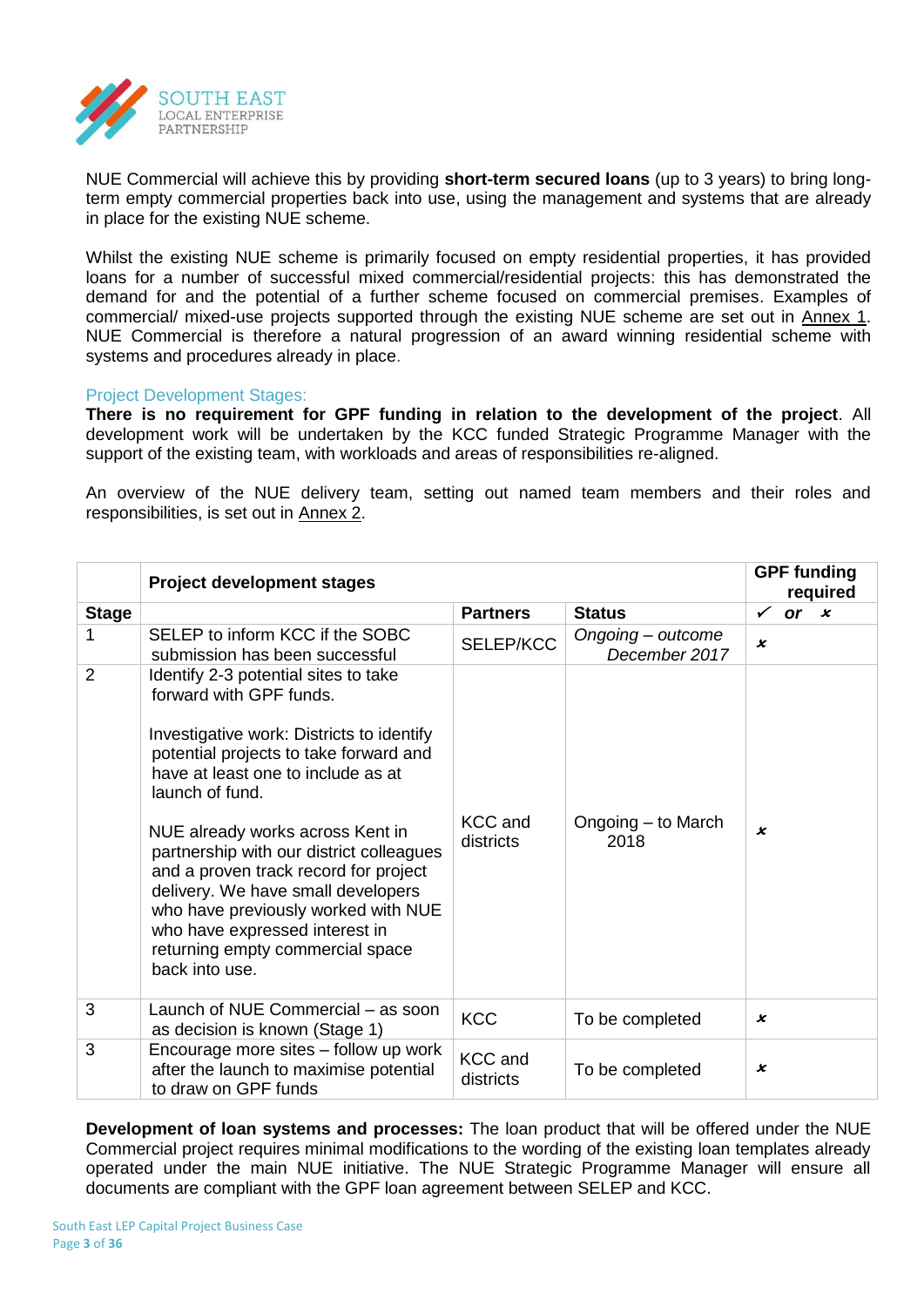

The GPF funds (with approval) will be administered in line with existing NUE procedures. The new loan product will be integrated into NUE as the further progression of an existing initiative and will be included in the wider marketing and promotion of all NUE loan products.

A flowchart outlining the process for considering an individual project from the point of project identification to the repayment of a secured loan is set out in Annex 3*.*

# GPF required:

**£1 million**

#### **Other contributions:**

£300k is identified as being available from KCC to assist with the mixed commercial/residential projects. (KCC Capital NUE fund is approved as per Budget Book covering 2019/2020).

Further contributions will come from private sector. Whilst the actual figure is not yet known as projects are yet to be identified, NUE has attracted leverage of £23M from the private sector from the £17M awarded under the residential loan scheme (£1.35 for each £1 invested). Based on this the project could attract £1.35M of private sector leverage

Table showing the % of the total project costs (including private sector leverage)

| Source                | Funds  | %    |
|-----------------------|--------|------|
| GPF (Funder)          | £1.00M | 38%  |
| <b>KCC (Promoter)</b> | £0.30M | 11%  |
| <b>Private Sector</b> | £1.35M | 51%  |
| Total                 | £2.65M | 100% |

Should further GPF funds become available and NUE Commercial is on track to achieve its delivery targets, the NUE Commercial project could potentially be extended. For example an additional £200k would potentially generate:

2 commercial units

5 new homes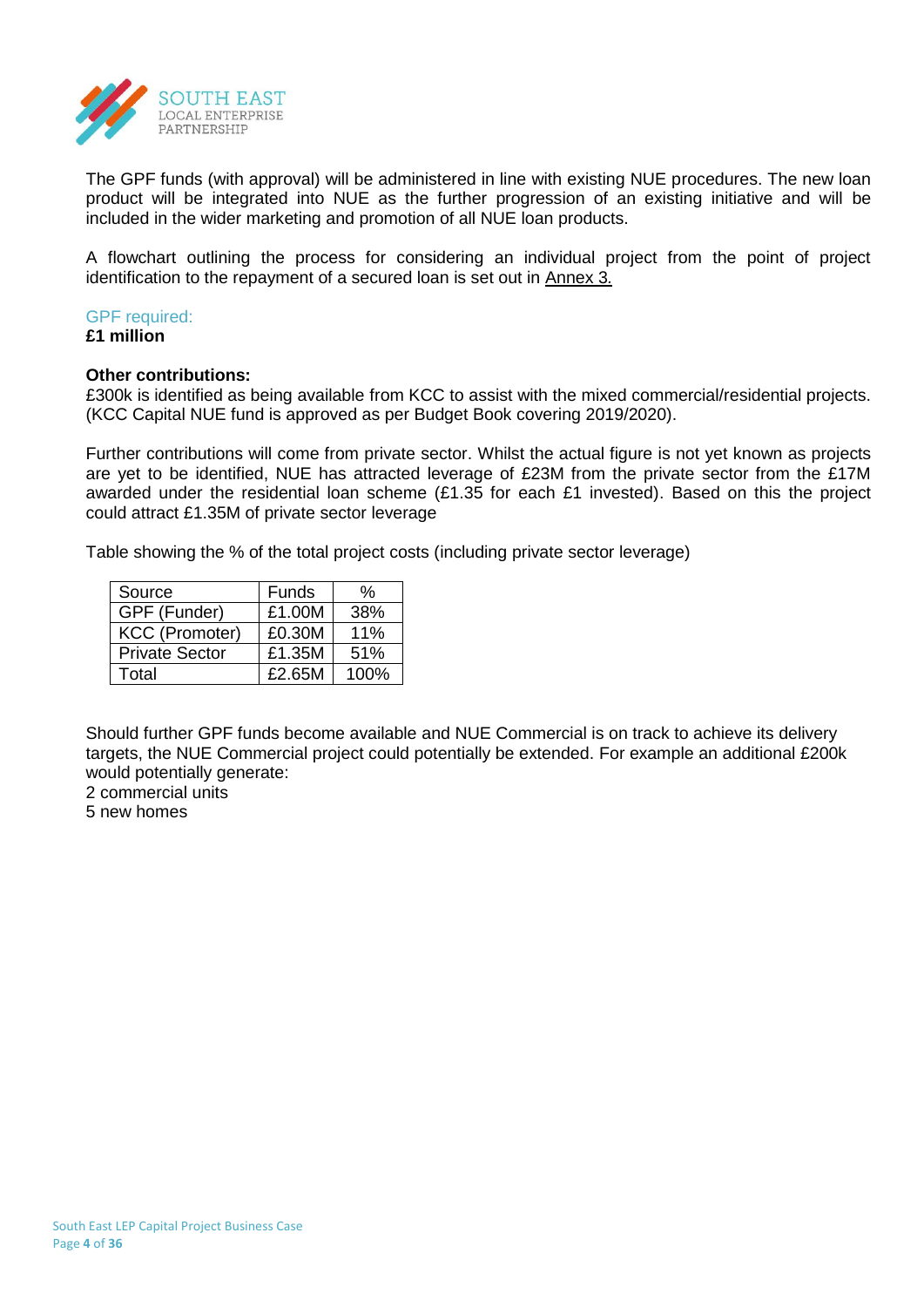

2. Strategic fit

# Policy and Strategic Context:

No Use Empty has a proven track record. Having a countywide presence and working in partnership with all Kent Districts, it provides direct, rapid and targeted intervention in the local property market, retuning empty properties back into use for residential and commercial use, particularly supporting communities in urban and coastal areas that have become 'stuck'.

The NUE Commercial project contributes to the delivery of partners' objectives at SELEP, county and local level. Specifically:

# **The South East LEP and the Strategic Economic Plan**

Accelerating housing delivery is a key ambition in the South East Strategic Economic Plan, with a commitment to accelerate housing delivery by an additional 100,000 homes by 2021. NUE directly contributes to this: since 2005, the programme has brought over 5,000 homes back into use since 2005, representing a 40% reduction across the county and has created 560 new homes from redundant commercial property.

Spatially, the LEP has identified the Thames Estuary as a priority location for growth, and facilitates a Coastal Communities working group, recognising the challenges faced by coastal towns (especially linked to the housing market). NUE Commercial will focus in particular on the coast and Estuary. The SEP specifically refers to the need to *"build on No Use Empty to intervene in the housing market… particularly in coastal towns"* (p.160). More broadly, NUE will contribute to the strategy set out by SELEP's Housing and Development Group and to SELEP's overall aims of job creation and economic growth.

#### **KMEP and Kent County Council**

No Use Empty has been endorsed as a priority by KMEP Board. In addition, *Better Homes*, the Kent and Medway Housing Strategy highlights the success of No Use Empty, and includes an objective to "attract new Government funding to bring further empty properties back into use" (p.48). More recently, the *Kent and Medway Growth and Infrastructure Framework* notes the county's rapid housing growth (21% between 2011 and 2031) and the need to develop innovative solutions to bring forward new homes and employment.

*Increasing Opportunities, Improving Outcomes 2015-20*, Kent County Council's Strategic Statement, sets a framework for the Council's activities. No Use Empty contributes to all of the Statement's strategic outcomes, in particular that *"Kent communities feel the benefits of economic growth by being in work, healthy and enjoying a good quality of life".* 

#### **Local strategy**

NUE works closely with District partners in identifying empty properties that require intervention to be returned to use. This joint working will be central to the operation of No Use Empty Commercial. Through this approach, the project directly contributes to District Empty Property Strategies (see, for example Thanet's *Empty Property and Derelict Land Strategy*) and local planning policies aimed at maintaining the viability of (and diversifying) local commercial centres.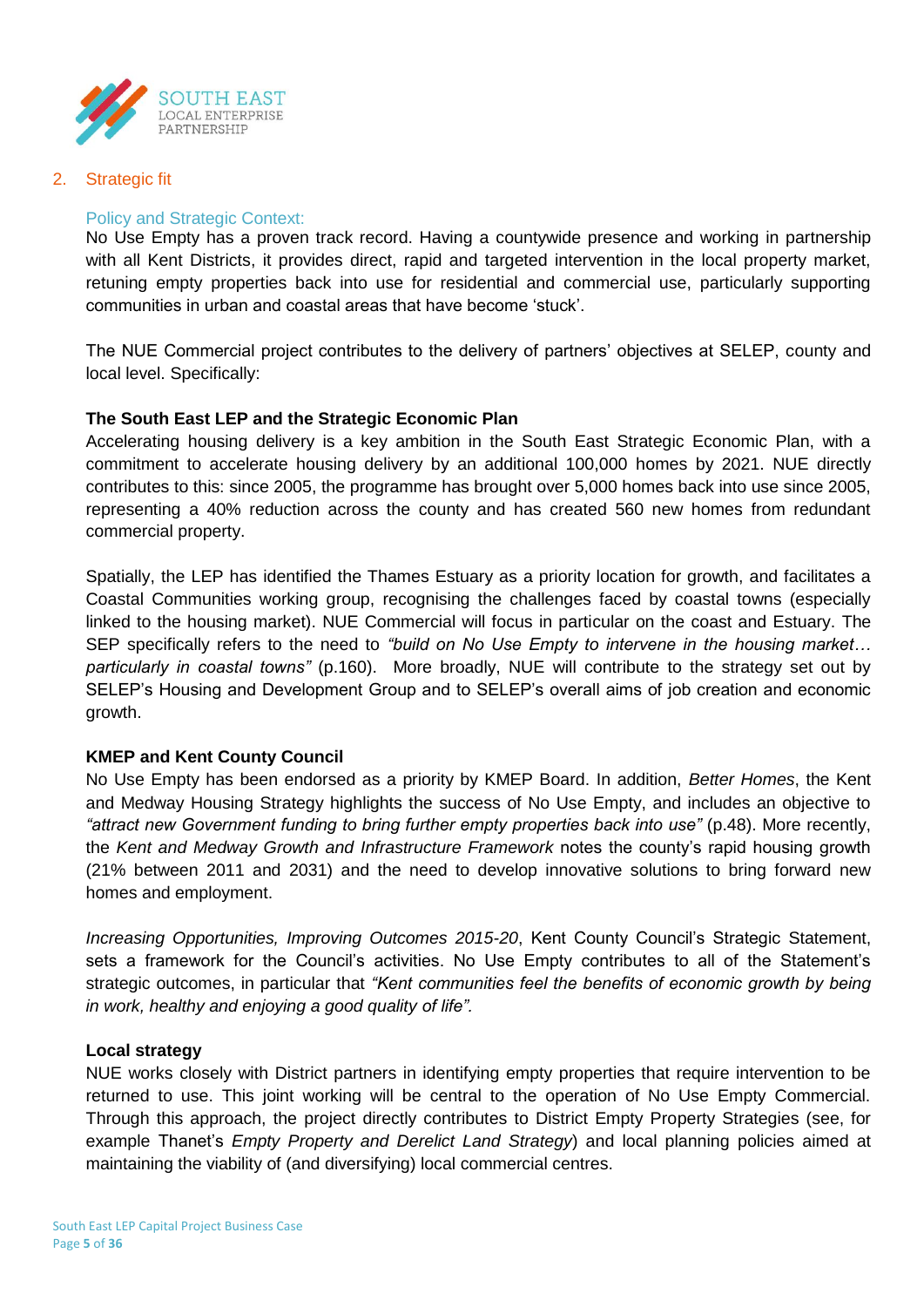

#### Need for Intervention:

Excessive and long-term empty offices and retail units are evidence of local market failure: high risks and uncertain returns discourage commercial investors, and the presence of dilapidated and empty properties impacts negatively on neighbouring occupiers and the wider environment. Typically, the greatest negative impact is in 'secondary' retail areas, where floorspace exceeds demand. Intervention is required to bring properties into alternative use and to break the negative cycle of declining demand, rising dilapidations and rising risks and costs.

At national level, the case for intervention is supported by the Nationwide Foundation's report *Affordable Homes from Empty Commercial Space*s (2016), commissioned by the national charity Empty Homes. This investigated the barriers to commercial re-use, and recommended that local authorities intervene to use vacant commercial space to meet housing need. The report specifically included a case study from NUE [\(http://www.emptyhomes.com/assets/affordable-homes-from-empty-commercial-spaces.pdf\)](http://www.emptyhomes.com/assets/affordable-homes-from-empty-commercial-spaces.pdf).

Within Kent, several areas are currently blighted by high commercial vacancy rates. Revo (formerly the British Council of Shopping Centres) identified the following town centres with retail vacancy rates higher than 15%:

| Dover                        | 23.5% Gravesend 20.0% |          |
|------------------------------|-----------------------|----------|
| Folkestone   19.1%   Margate |                       | $37.4\%$ |

NUE has already identified more spatial areas - Cliftonville (Margate) and Cheriton (Folkestone) as having a high proportion of empty shops as well as empty spaces above retail units.

NUE Commercial will address this market failure by providing loans to bring empty properties back into use. The average cost to return one empty unit is £43,000 a fraction of the cost of a new build. A loan from GPF funds of this size allow for smaller individual projects to commence without having to wait for speculative developments and larger funding packages to come forward.

Small local developers who find it difficult to access funds from traditional lenders because of the additional security required to fund the refurbishment of dilapidated buildings because of the low value will benefit from NUE Commercial. An example of a project which would have stalled without NUE intervention is set out in Annex 4.

# Impact of Non-Intervention (Do nothing):

Should GPF funding not be forthcoming, NUE will continue to bring empty properties back into use via the existing scheme. However, the additional NUE Commercial project will not proceed. This will mean that support for projects which have a commercial nature will be restricted. Small developers with difficulties in accessing funds for the smaller projects and communities on the fringes of bigger schemes and in 'secondary' commercial areas will fail to benefit.

Doing nothing will also mean a potential loss of business rates, and an inability to create new council tax receipts and New Homes Bonus payments arising from conversion to residential. Leaving an empty property derelict will have a negative impact leading to anti-social behaviour impacting on local services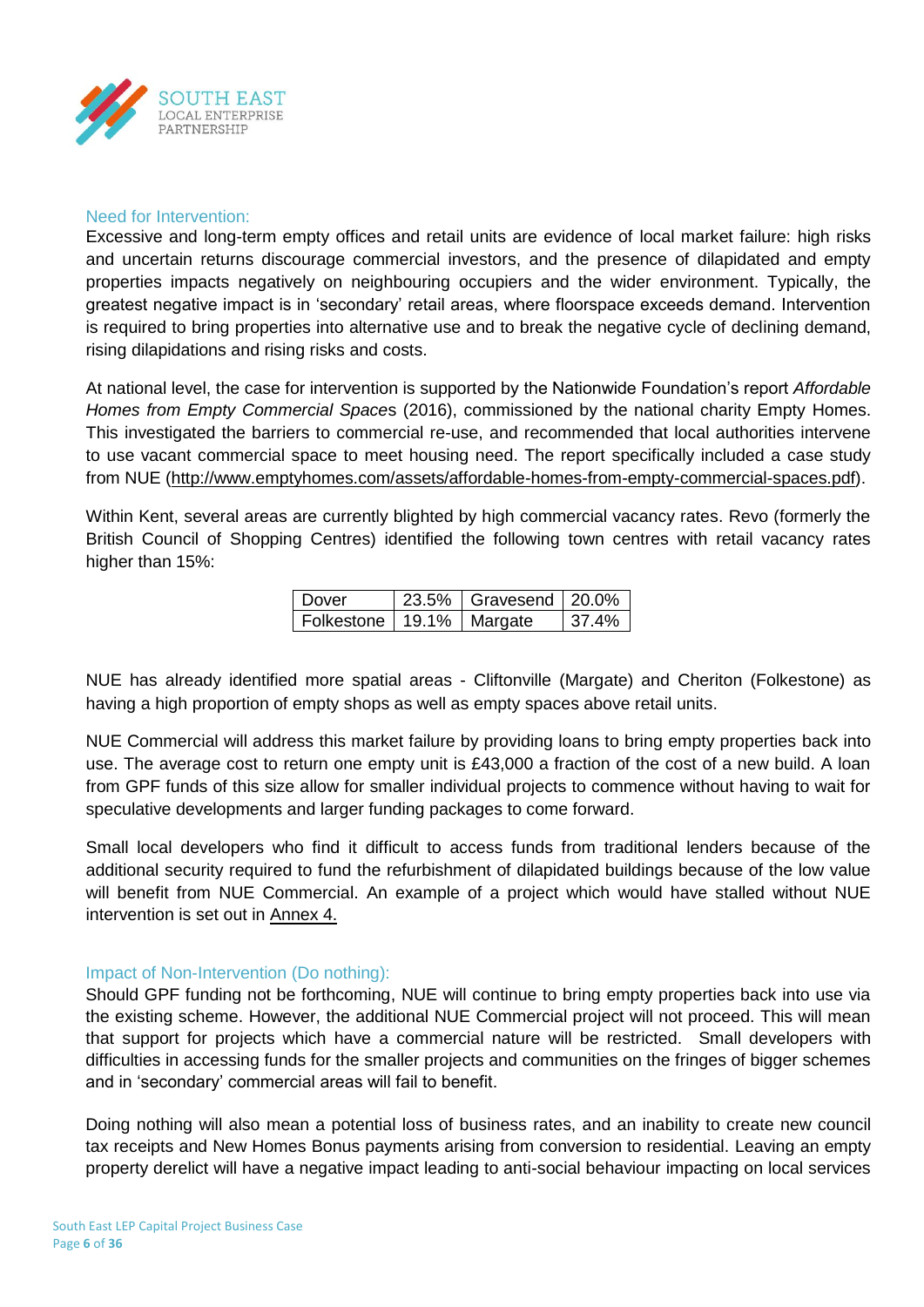

and further work for local empty property officers in terms of additional enforcement and legal proceedings.

# Funding Options:

There are no alternatives to GPF to support No Use Empty Commercial at this stage.

**Private sector investment:** There is little in the way of significant private investment available to support the properties and locations that NUE targets: the project itself is a direct response to a failure of private investment. Traditional lenders remain averse to lending on dilapidated buildings which are in marginal locations and seen as high risk requiring a disproportionate amount of security, as evidenced in Annex 4.

This is where NUE has become the lender of last resort and has been successful in assisting those projects deemed to be high risk. As part of the individual loan application process, borrowers are required to demonstrate that they are unable to secure viable private investment. The process through which individual projects are assessed is set out in Annex 3; an example of a 'high risk' project and how it was managed is set out in Annex 5.

**Other public sector investment:** The existing NUE initiative is primarily reliant on Prudential Borrowing (£5m) and £1.7m of KCC capital funds. KCC has reached its agreed borrowing cap and there are no additional funds which can be accessed (other than the £300k which from KCC which will contribute to the NUE loan pot).

NUE previously accessed Homes and Communities Agency (HCA) funding in 2012-15 to deliver Affordable Homes from empty properties. However, this is no longer available. There are no other sources of public funding.

NUE has not approached GPF before for funds and believes there is no duplication with other programmes for projects supported by SELEP.

#### 3. Infrastructure requirements

#### Infrastructure Requirements:

The empty properties are yet to be identified, and will be assessed through the process set out in Annex 3. However the NUE Commercial project is not seeking new infrastructure as such.

All empty properties are subject to confirmation as to whether planning is required or not and this must be in place (if applicable) before any loans are awarded. Checks are also made in relation to any conservation requirements with local authority. In the majority of cases utilities are already on site.

Projects must adhere to the decent homes standard and have correct certifications in place to comply with any building regulations. The Decent Homes Standard is set out in Annex 6.

#### 4. Cost and funding

#### Total Project Cost and Funding Required:

The total 'project cost' is yet to be identified as this will be a programme of individual empty properties being brought back into use: each individual loan will contribute to an overall package of costs.

However, the following table shows the anticipated total project costs (including private sector leverage). This is consistent with experience within the NUE programme to date: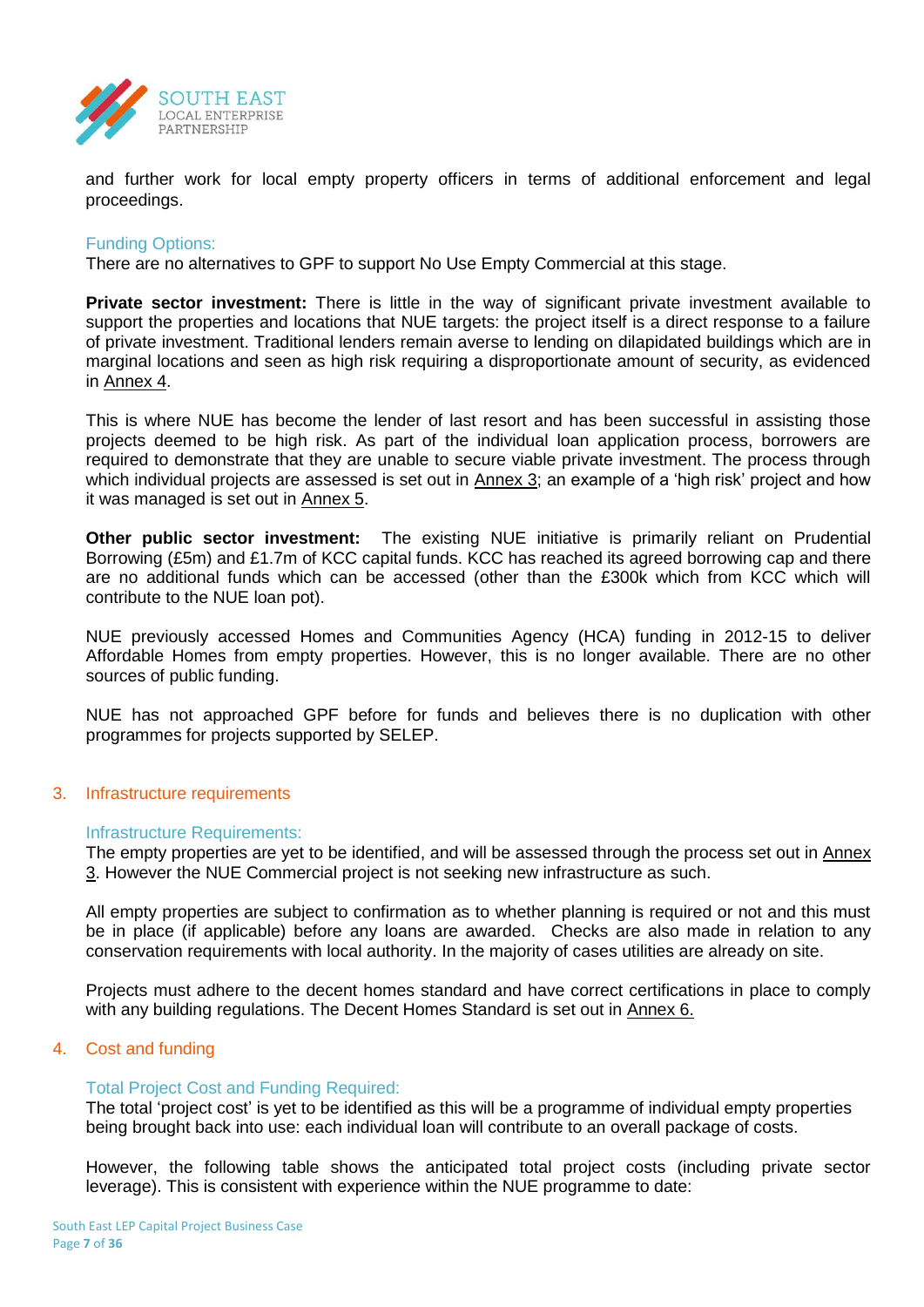

| Source                | Funds  | % as total of anticipated |  |  |  |  |
|-----------------------|--------|---------------------------|--|--|--|--|
|                       |        | project costs             |  |  |  |  |
| GPF (Funder)          | £1.00M | 38%                       |  |  |  |  |
| <b>KCC (Promoter)</b> | £0.30M | 11%                       |  |  |  |  |
| <b>Private Sector</b> | £1.35M | 51%                       |  |  |  |  |
| Total                 | £2.65M | 100%                      |  |  |  |  |

#### Cost breakdown:

The individual empty properties have yet to be identified. However to demonstrate a typical drawdown, the following is based on a previous loan awarded by NUE:

Total Project Costs £ 241k (Loan Approved £150k condition: staged payments £50k)

| Project<br><b>Expenditure</b> | Q1<br>Yr <sub>1</sub> | Q2<br>Yr <sub>1</sub> | Q3<br><b>Y1</b> | Q4<br>Υ1 | Q1<br>Yr <sub>2</sub> | Q2<br>Yr <sub>2</sub> | Q3<br>Yr <sub>2</sub> | Q4<br>Yr <sub>2</sub> | Total |
|-------------------------------|-----------------------|-----------------------|-----------------|----------|-----------------------|-----------------------|-----------------------|-----------------------|-------|
| Owners Funds                  | £35k                  | £35k                  | £21k            |          |                       |                       |                       |                       | £91k  |
| Loan Funds (GPF)              |                       |                       | £50k            | £50k     | £50k                  |                       |                       |                       | £150k |
| <b>Total Costs</b>            | £35k                  | £35k                  | £71k            | £50k     | £50k                  |                       |                       |                       | £241k |

The typical documents required as evidence of drawdown are set out in Annex 5.

**GPF drawdown:** The NUE project proposes that the first tranche of GPF funds (subject to approval) are available to be drawn on at the first available opportunity during the first quarter of 2018/2019. This will ensure that GPF funds are transferred to KCC to be able to facilitate the initial drawdown requests from individual approved projects.

Should the remaining tranche be required prior to 2019/2020, the KCC Programme Manager responsible for the project will make the request.

No funds are required from GPF for development stages and ongoing monitoring and evaluation costs will be carried out by the existing NUE Team.

|                                                                     |               | <b>Expenditure profile</b> |               |               |        |
|---------------------------------------------------------------------|---------------|----------------------------|---------------|---------------|--------|
| Cost type - Capital Works identified on<br>individual project basis | 17/18<br>£000 | 18/19<br>£000              | 19/20<br>£000 | 20/21<br>£000 | Total  |
| Funds required from GPF                                             |               | £0.5M                      | £0.5M         |               | £1M    |
| KCC funds available to service loans                                |               | £0.15M                     | £0.15M        |               | £0.3M  |
| Private Sector funds (to be confirmed)                              |               | £0.675M                    | £0.675M       |               | £1.35M |
| <b>Total cost</b>                                                   |               | £1.325M                    | £1.325M       |               | £2.65M |
| Inflation (%)                                                       |               |                            |               |               |        |

# Funding breakdown: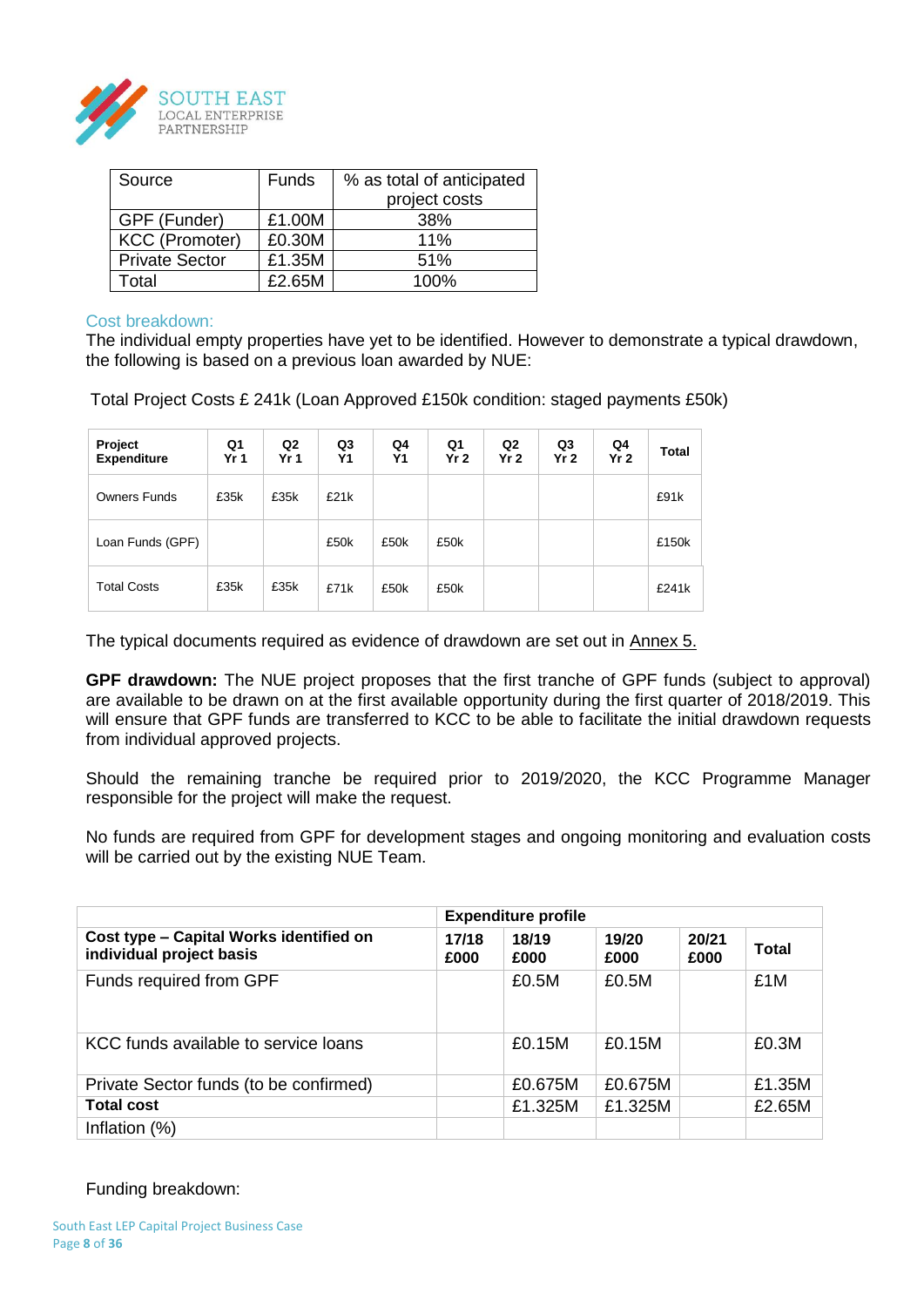

|                                       |                                             | <b>Funding profile</b> |               |               |               |              |  |  |  |
|---------------------------------------|---------------------------------------------|------------------------|---------------|---------------|---------------|--------------|--|--|--|
| <b>Funding</b><br>source              | <b>Funding security</b>                     | 17/18<br>£000          | 18/19<br>£000 | 19/20<br>£000 | 20/21<br>£000 | <b>Total</b> |  |  |  |
| GPF                                   | To be confirmed                             |                        | £0.5M         | £0.5M         |               | £1M          |  |  |  |
| <b>KCC</b>                            | In place                                    |                        | £0.15M        | £0.15M        |               | £0.3M        |  |  |  |
| <b>Private Sector</b><br><b>Funds</b> | To be confirmed as projects are<br>approved |                        | £0.675M       | £0.675M       |               | £1.35M       |  |  |  |
| <b>Total funding</b><br>available     |                                             |                        | £1.325M       | £1.325M       |               | £2.65M       |  |  |  |

# *5. Deliverability*

# Planning, Approvals and Specialist Studies:

The empty properties are yet to be identified. However all projects will be subject to confirmation with local authority as to whether planning is required or not and **planning must be in place (if applicable) before any loans are awarded**.

Checks are also made in relation to any conservation requirements. Projects must adhere to the decent homes standard and have correct certifications in place to comply with any building regulation requirements.

**No projects will be progressed unless there is support from the respective district authority.** All projects will be subject to routine monitoring visits (frequency is based on size of project and loan).

Additional checks are carried out by the NUE team as part of the overall assessment process for proof of ownership, identity of owners, bankruptcy and insolvency checks. This information is evidenced and summarised by the KCC Programme Manager for the approval of the Head of Service. An example project approval sheet is contained in Annex 7.

#### Procurement:

The project will not be directly procuring services, as all GPF payments will be in the form of a loan to the owner of the empty property. However all applications will be required to submit two quotes for the works to be undertaken or one quote, supported by an independent RICS valuation.

Based on the experience of the established NUE residential programme, local tradespeople and SMEs will be engaged in bringing the empty properties back into use. The following link is of a short film evidencing NUE supporting SME's and local supply chains: [https://www.no-use-empty.org.uk/no-use](https://www.no-use-empty.org.uk/no-use-empty-loans-dough-to-the-bakery/)[empty-loans-dough-to-the-bakery/](https://www.no-use-empty.org.uk/no-use-empty-loans-dough-to-the-bakery/)

#### Property Ownership and Legal Requirements*:*

This is a programme of projects, so individual project locations are spread across the county of Kent.

Property ownership will be confirmed by obtaining official copies of the Land Registry and Title Plan. These will be cross referenced to the application documents for a loan to ensure that information is correct and matches that which is held at Land Registry/or Companies House if applicable and that those applying for the loan have the authority to do so.

A separate Legal Charge document will be required for security of all loans offered.

Equality: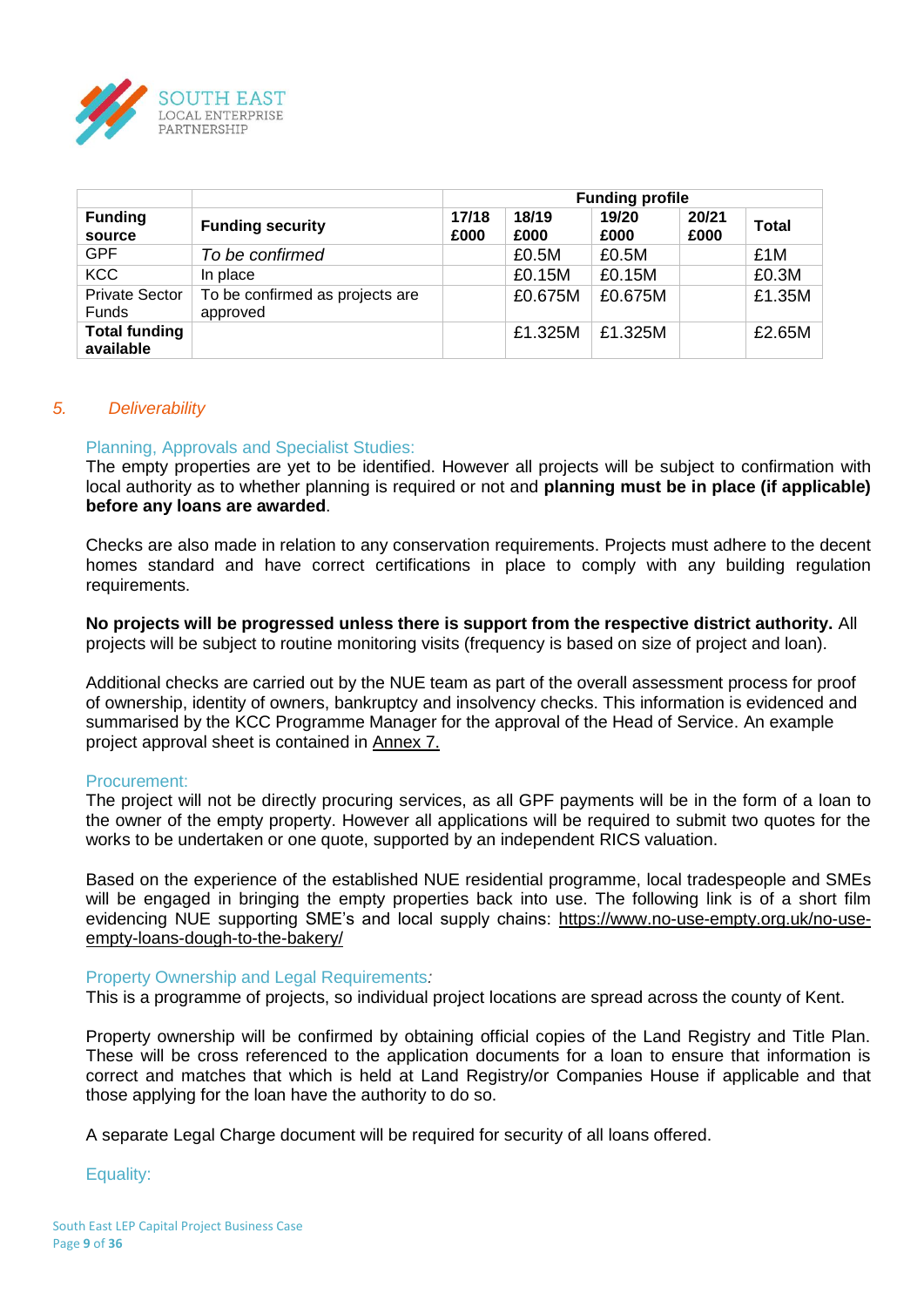

An Equality Impact Assessment has been completed for the overall No Use Empty (NUE) project. This has been confirmed by the Diversity and Equalities team at Kent County Council as compliant. This has been published KCC's internal website (June 2017).

Main outcomes:

**Potential Impact:** The longer term aims of the NUE project positively impacts on the growth of SMEs and individuals in Kent by enabling them to secure a loan to renovate an empty property to bring back into use to provide much needed housing, creating jobs and improving the environment for Kent residents.

# **Adverse Impact and how can these adverse impacts be mitigated:**

It is not envisaged that there will be any adverse long term effects on any protected characteristics as a result of NUE. Some equalities data will be collected (where applicants choose to answer monitoring data) and reviewed throughout the project life time in order to monitor the involvement of all our clients.

**Positive Impact:** The project will have a neutral impact upon equalities issues for the reasons outlined above.

The Equalities Impact Assessment is set out in Annex 8.

More generally, the project will have a positive impact on spatial and income equality, given its focus on supporting the revitalisation of property in disadvantaged communities.

#### 6. Expected benefits

Overall Project Impacts: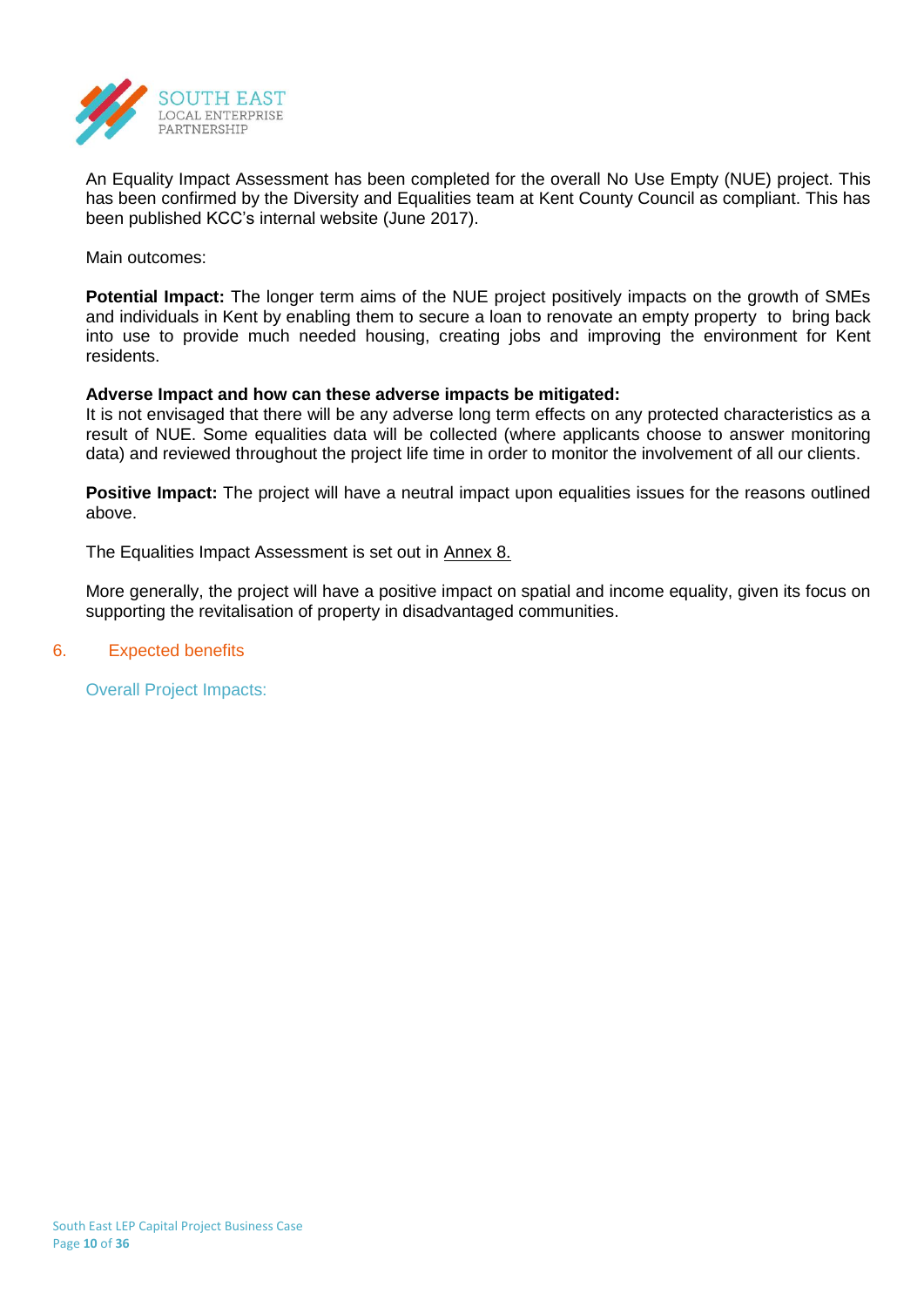

| <b>Outputs /</b><br><b>Outcomes</b>                                                     |                                                                                                                                                | 2018/<br>19 | 2019/<br>20         | 2020/<br>21         | 2021/<br>22 | $2022+$ | <b>Total</b>         |
|-----------------------------------------------------------------------------------------|------------------------------------------------------------------------------------------------------------------------------------------------|-------------|---------------------|---------------------|-------------|---------|----------------------|
| <b>Direct Outputs</b><br>(gross terms)                                                  | <b>New Homes back into use</b><br><b>Commercial back into use</b><br>Floor space (Sq. m)<br><b>Jobs Safeguarded/Created</b><br>(Project Phase) |             | 14<br>4<br>353<br>9 | 14<br>4<br>353<br>9 |             |         | 28<br>8<br>706<br>18 |
| <b>Direct Outputs</b><br>(net terms, after<br>considering<br>additionality)             |                                                                                                                                                |             |                     |                     |             |         |                      |
| <b>Indirect</b><br><b>Outputs (gross</b><br>terms)                                      | People Housed<br>Jobs created estimate 2 per<br>commercial unit                                                                                |             |                     | 28<br>8             | 28<br>8     |         | 56<br>16             |
| <b>Indirect</b><br><b>Outputs (net</b><br>terms, after<br>considering<br>additionality) |                                                                                                                                                |             |                     |                     |             |         |                      |

# **Quantifiable output assumptions:**

- New homes back into use: 28 new homes are assumed, based on NUE's previous experience of 30 previous projects which had a mixed residential and commercial element. We assume that all of these homes are additional, given that:
	- $\triangleright$  The homes are not replacing previous residential stock
	- $\triangleright$  The projects would not proceed in the foreseeable future in the absence of the NUE intervention (i.e. while it is possible that the properties may be converted at some point in the future, individual project appraisal will have demonstrated that this is not currently possible)
- Commercial floorspace: 706 sq m, based on previous experience. Overall, the project will deliver a net decrease in total available floorspace, given that some will be converted to residential. However, as loans will only be made available in situations where units are long-term empty, it is reasonable to assume that the previously existing floorspace is unviable, and that the re-used commercial floorspace is a net addition to the viable stock. The businesses that have been taken space in projects supported by NUE to date have included architects, picture framers, convenience stores and artists: a diverse range of occupiers, including several 'higher value' employers
- Jobs safeguarded or created: Based on the National Housing Strategy which assumes that two net jobs are created for each house completed. [\(https://www.london.gov.uk/moderngov/documents/s38594/Measuring%20Jobs\\_Appendix%203.pdf](https://www.london.gov.uk/moderngov/documents/s38594/Measuring%20Jobs_Appendix%203.pdf)

South East LEP Capital Project Business Case Page **11** of **36**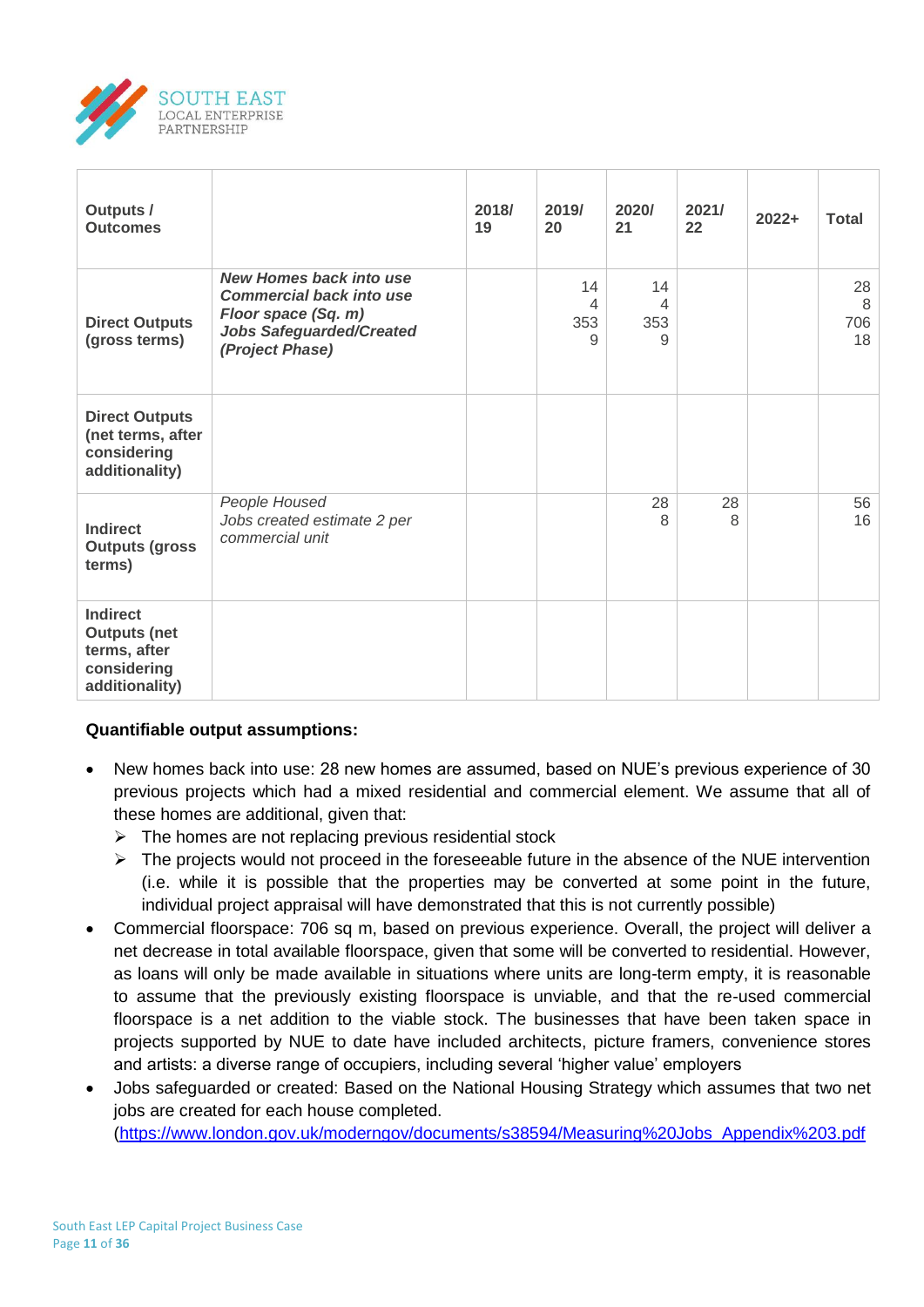

Based on a total of 36 units (8 commercial and 28 homes) being assisted with £1M GPF funds this is calculated at £27.7k per unit for GPF intervention.

# **Other impacts:**

# *Skills and training*

In terms of skills and training places, for NUE this is difficult to quantify as NUE does not procure any of the trades. However, by the very nature of the initiative, those who are contracted by the property owners are working with local trades/businesses and are likely to provide opportunities such as apprenticeships.

Please refer to the NUE website, for an example of a previous project which is known to have employed apprentices for the refurbishment of a grade II listed building in Deal, Kent.

<https://www.no-use-empty.org.uk/latest-property-restored/>

# *Environmental impacts*

All projects have to comply with the Decent Homes Standard as referenced in Appendix 6.

NUE has encouraged projects of a 'green' nature to come forward and have examples of projects in our newsletter including: bio-mass boilers, solar panels and ground source heat pumps. More information on these projects can be found on Page 12 of our newsletter:

<https://www.no-use-empty.org.uk/newsletter-edition-no-8-10-years/>

# *Social impacts*

In 2016 NUE supported a project for a specific client group. A derelict empty property in Maidstone was converted into nine self-contained apartments. The care provider Accommodation YES offers short and long term placements providing inspirational and positive support towards independent living to adults with mild learning difficulties. The property is close to the town centre and within a mixed commercial/residential environment giving those who live there more independence but also a more socially inclusive lifestyle.

NUE Commercial will make a positive impact on the community, improving the neighbourhood and the environment, which will increase both resident and business confidence and generate economic growth.

#### The Role of GPF in Benefit Realisation:

GPF will be essential in enabling the benefits to be realised, as without the GPF loan, the NUE Commercial project will not proceed. While some commercial properties will be returned to use through the existing NUE scheme, this will not contribute to the benefits identified above, given that all benefits derived from the NUE Commercial programme are linked to loan agreements funded as a result of GPF.

#### Value for Money (VfM):

Acknowledging a preference to express benefits where possible in terms of changes in land value, NUE have recorded a 2.5\* increase in property values based on previous projects supported in the residential loan scheme.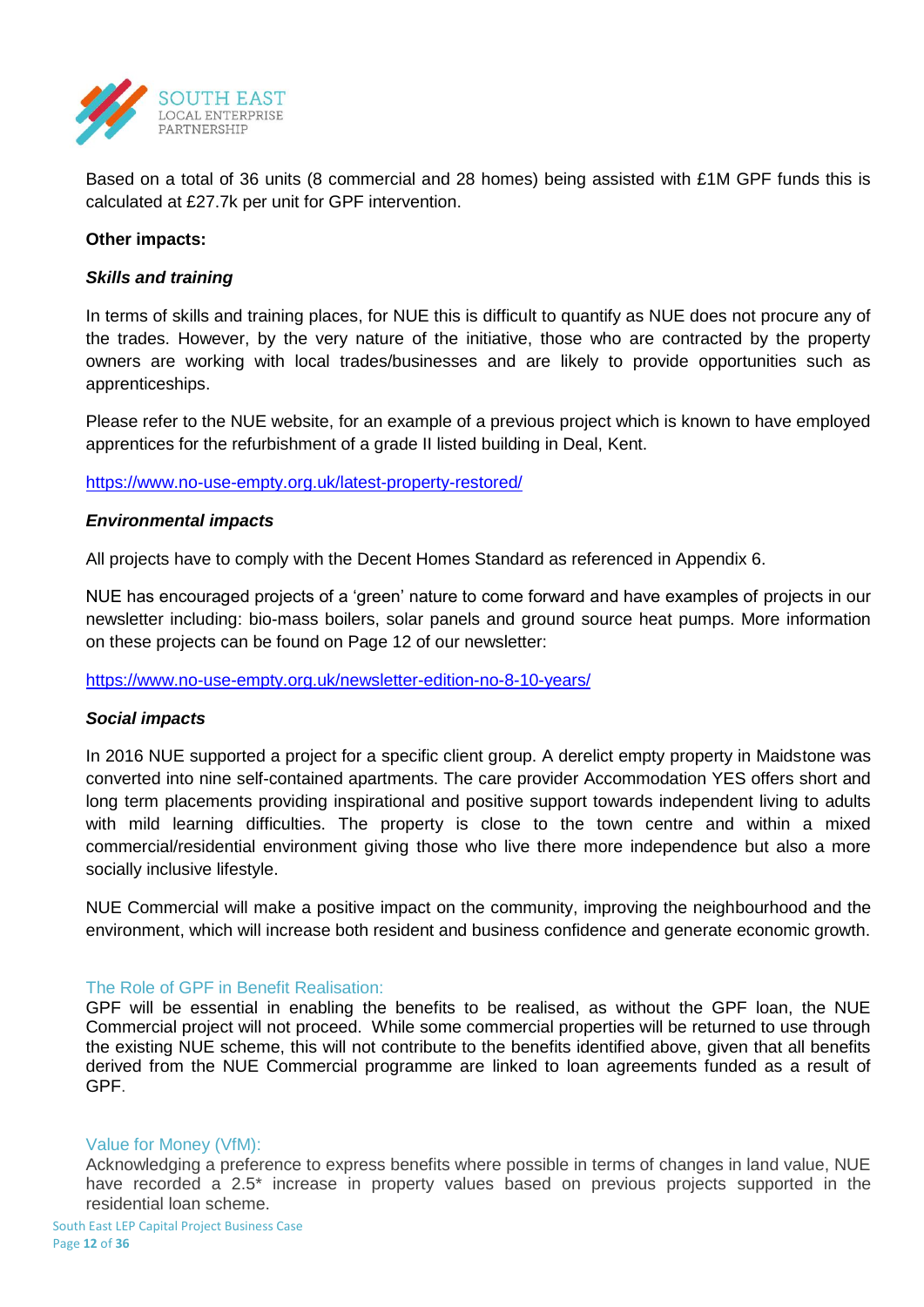

This has been factored into the value for money assessment which is set out in Annex 10. This includes a breakdown of associated revenue costs and other assumptions made which take into consideration DCLG guidance.

Our assessment shows a Benefit Cost Ratio (BCR) of 2.53.

In addition to this there are other benefits associated with the project in terms of being able to generate New Homes Bonus (£156.8k), additional Council Tax receipts (£39k) and collection of Business Rates.

# 7. Contribution to the Establishment of a Revolving Fund GPF Repayment:

NUE has a proven track record and has operated a recycling loan fund for more than 10 years. It has successfully recovered £10.6M of loans.

NUE Commercial will offer secured loans with GPF funds which will be repayable on an agreed date written into the Loan Facility Agreement between Kent County Council and the property owner. Loans awarded in 2018/19 will repaid  $31<sup>st</sup>$  March 2021 and loans awarded in 2019/20 will be repaid by  $31<sup>st</sup>$ March 2022

A reminder letter will be issued 3 months before the loan is due to ensure that the borrower has sufficient time to have the funds in place to repay on the agreed due date as per the Legally binding contract. The Legal charge document does give Kent County Council the right to take control and sell the property if there is no repayment. We have not had to take action of this nature under the NUE initiative.

However, our experience is when properties have been refurbished and brought back into use; it is at this stage that the owners look to re-finance to raise additional capital. This would trigger an early repayment of our loan.

Loans offered in 18/19 may not be repaid until during 2021/22 but it would be our desire to encourage sufficient projects to maximise the GPF available in Year 1 and if permitted be allowed to bring forward funds available for 19/20 to speed up delivery and be able to repay the GPF fund earlier if possible. In terms of bad debt, based on the existing NUE residential initiative, our default rate has been below 1%.

# GPF Repayment Schedule:

|                                   |  |       |       | 2018/19 2019/20 2020/21 2021/22 2022/23 | Total |
|-----------------------------------|--|-------|-------|-----------------------------------------|-------|
| <b>GPF Repayment</b><br>(Capital) |  | £0.5M | £0.5M |                                         | £1M   |

# Financial Viability:

Each project under NUE Commercial will be subjected to the same procedures and systems which have been operated by the NUE team for several years. No projects are approved if their application fails the risk assessment process. The work the NUE team undertakes is to ensure that projects are fully funded and are viable. Please see Annex 3 – Flowchart processes from project identification to repayment of secured loan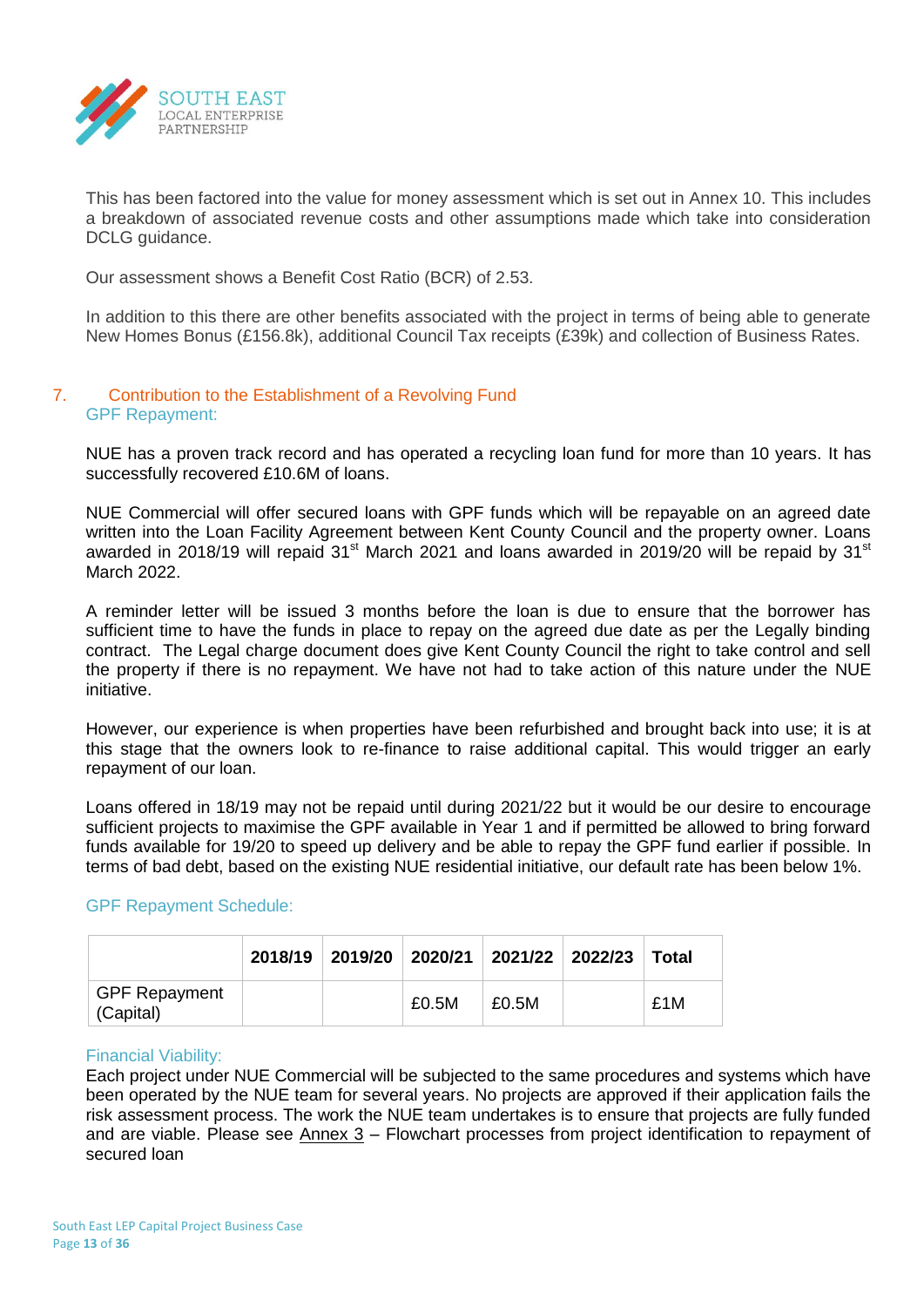

The NUE project proposes that the first tranche of GPF funds (subject to approval) are available to be drawn on at the first available opportunity during the first quarter of 2018/2019. This will ensure that GPF funds are transferred to KCC to be able to facilitate the initial drawdown requests from individual approved projects. This will also minimise the number of transactions required.

Should the remaining tranche be required prior to 2019/2020, the KCC Programme Manager responsible for the project will make the request.

However, if this is not possible, the following table is an indication of the potential drawdown of GPF funds:

| <b>Loans Profile</b> | Q1<br>18/19 | Q <sub>2</sub><br>18/19 | Q3<br>18/19 | Q4<br>18/19 | Q1<br>19/20 | Q <sub>2</sub><br>19/20 | Q3<br>19/20 | Q4<br>19/20 | Q4<br>20/21 | Q4<br>21/22 | Total |
|----------------------|-------------|-------------------------|-------------|-------------|-------------|-------------------------|-------------|-------------|-------------|-------------|-------|
| <b>GPF Drawdown</b>  | £0.2M       | £0.2M                   | £0.1M       |             | £0.3M       | £0.2M                   |             |             |             |             | £1M   |
| <b>GPF Repayment</b> |             |                         |             |             |             |                         |             |             | (E0.5M)     | (E0.5M)     | (E1M) |
| <b>Net</b>           | £0.2M       | £0.2M                   | £0.1M       |             | £0.3M       | £0.2M                   |             |             | (E0.5M)     | (E0.5M)     | £0M   |

#### 8. Risks

#### Risk Register:

A Risk Register can be found at Appendix A which identifies the overall risks and GPF specific risks, likelihood, impacts and mitigations. This is based on the 10 year experience of the NUE recycled loan fund.

Commentary is provided for the most significant project risks, which considers the implementation risks associated with the project including the risks to the repayment of individual projects and the risks to the repayment of the GPF fund and how these will be mitigated.

#### 9. State aid

#### State Aid:

The aid component is not the loan itself (which must be repaid) but the advantage conferred on the borrower through not having to pay interest or having a preferential rate of interest on the loan.

Consequently, the amount of aid for each transaction, namely the present value of the interest that would be charged by a commercial lender over that part of the loan period which is interest-free or lesser amount where the loan, is at a preferential interest rate. Provided that figure, plus the amount of state aid received by the borrower in the three years before the aid is given, does not exceed 200,000 Euros / £163,500 from all sources of public sector aid, then the de minimis rules can apply.

# 10. Monitoring and evaluation

# *Monitoring and Evaluation:*

South East LEP Capital Project Business Case Page **14** of **36 Project-level monitoring:** All projects which have been awarded a loan with GPF funding will be subject to the same systems and procedures established for the main NUE initiative and overseen by the KCC Programme Manager, which will include site visits, monitoring of expenditure and review of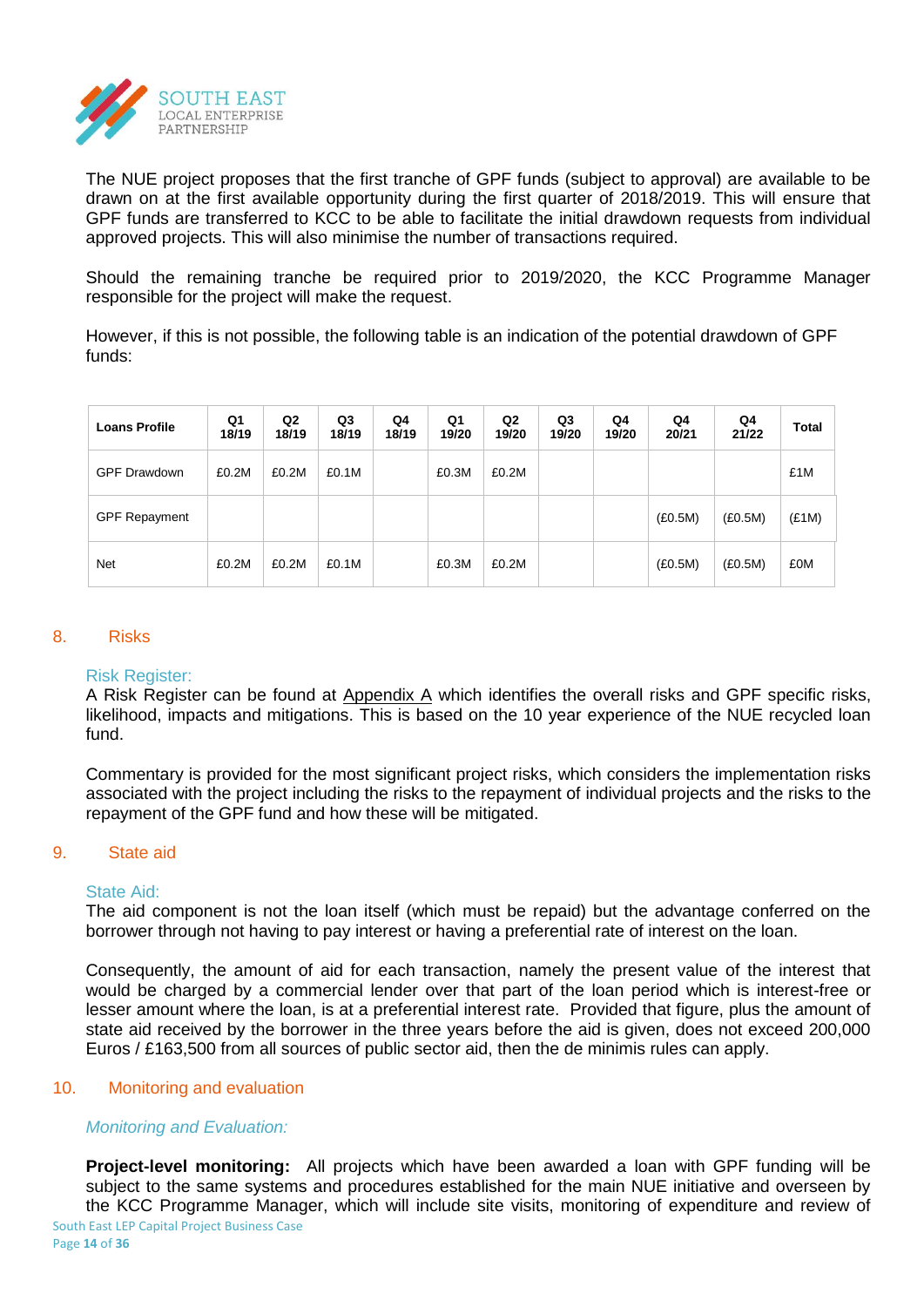

project timescales. Annex 3 shows a flowchart of processes from project identification to repayment of secured loan

The KCC Programme Manager will maintain a register of individual projects supported with GPF funds to include the monitoring of agreed outputs and will complete a quarterly monitoring report to reassurance to SELEP, KCC and its local authority partners who have supported projects approved.

The KCC Programme Manager will (subject to approval) refer to the over-arching contractual agreement to ensure compliance with the terms governing the GPF fund.

**Strategic monitoring:** The KCC Programme Manager receives monthly returns from districts regarding empty properties back into use. This information is then collated into a quarterly report with commentary for review by GET DMT (Growth Environment & Transport Divisional Management Team), which then forms part of a wider KCC report with goes to CMT (Corporate Management Team), Corporate Board and finally KCC Cabinet.

KCC Programme Manager reports data back to the local partners via its own quarterly Empty Property Officer Forums. Minutes of the meetings are recorded.

**Longer term evaluation:** A 'lessons learnt' report (attached at Annex 9) has been prepared for the existing project, and will be reviewed following the completion of the NUE Commercial project

# 11. Declaration (To be completed by applicant)

| Has any director/partner ever been disqualified from being a<br>company director under the Company Directors Disqualification Act<br>(1986) or ever been the proprietor, partner or director of a business<br>that has been subject to an investigation (completed, current or<br>pending) undertaken under the Companies, Financial Services or<br><b>Banking Acts?</b> | No |
|--------------------------------------------------------------------------------------------------------------------------------------------------------------------------------------------------------------------------------------------------------------------------------------------------------------------------------------------------------------------------|----|
| Has any director/partner ever been bankrupt or subject to an<br>arrangement with creditors or ever been the proprietor, partner or<br>director of a business subject to any formal insolvency procedure<br>such as receivership, liquidation, or administration, or subject to an<br>arrangement with its creditors                                                      | No |
| Has any director/partner ever been the proprietor, partner or<br>director of a business that has been requested to repay a grant<br>under any government scheme?                                                                                                                                                                                                         | No |

*If the answer is "yes" to any of these questions please give details on a separate sheet of paper of the person(s) and business(es) and details of the circumstances. This does not necessarily affect your chances of being awarded SELEP funding.*

I am content for information supplied here to be stored electronically, shared with the South East Local Enterprise Partnerships Independent Technical Evaluator, Steer Davies Gleave, and other public sector bodies who may be involved in considering the business case.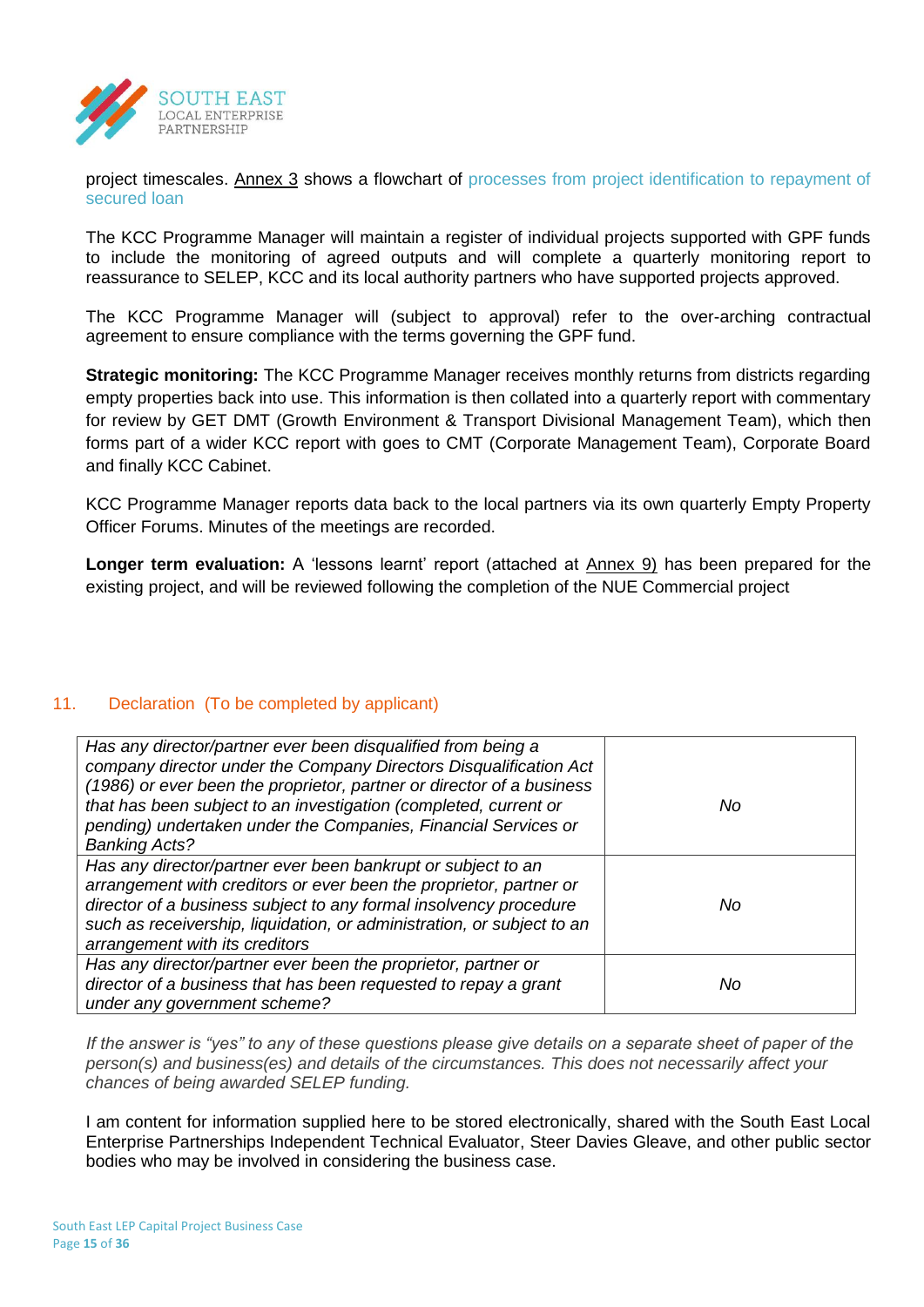

I understand that a copy of the main Business Case document will be made available on the South East Local Enterprise Partnership website one month in advance of the funding decision by SELEP Accountability Board. The Business Case supporting appendices will not be uploaded onto the website. Redactions to the main Business Case document will only be acceptable where they fall within a category for exemption, as stated in Appendix E.

Where scheme promoters consider information to fall within the categories for exemption (stated in Appendix E) they should provide a separate version of the main Business Case document to SELEP 6 weeks in advance of the SELEP Accountability Board meeting at which the funding decision is being taken, which highlights the proposed Business Case redactions.

I understand that if I give information that is incorrect or incomplete, funding may be withheld or reclaimed and action taken against me. I declare that the information I have given on this form is correct and complete. Any expenditure defrayed in advance of project approval is at risk of not being reimbursed and all spend of Local Growth Fund must be compliant with the Grant Conditions.

I understand that any offer may be publicised by means of a press release giving brief details of the project and the grant amount.

| Signature of applicant |                             |
|------------------------|-----------------------------|
| Print full name        | <b>Steve Grimshaw</b>       |
| Designation            | Strategic Programme Manager |

*The lead County Council/ Unitary Authority should also provide a signed S151 Officer Letter to support the submission – see example letter in Appendix B*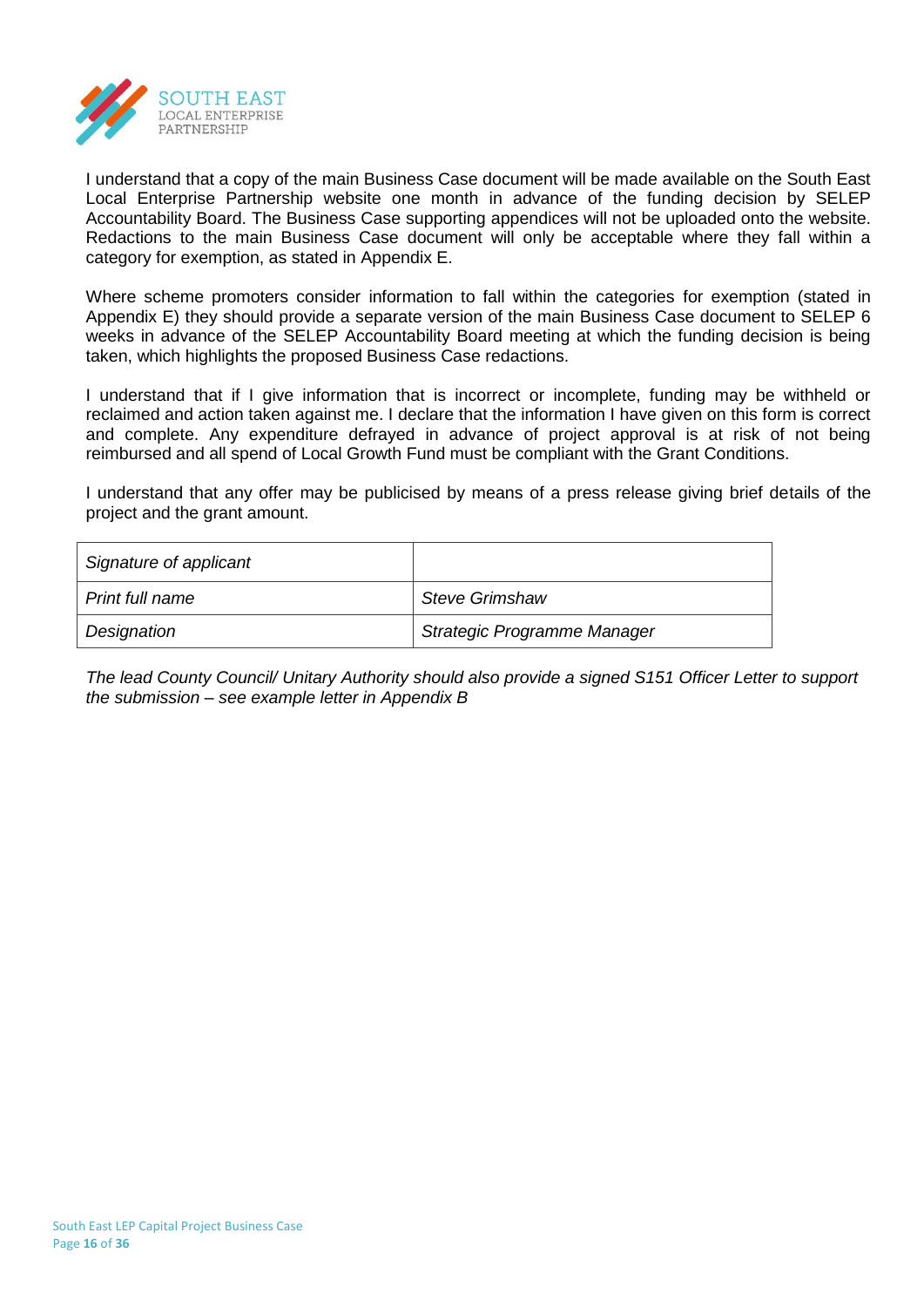

# **Appendix A – Risk register**

| <b>Description of</b><br><b>Risk</b>                                                                                                               | <b>Impact of Risk</b>                                                                                                                                                                           | <b>Risk</b><br>Owner | <b>Risk</b><br><b>Manage</b> | Likelihood<br>of<br>occurrence<br>(Very Low/<br>Low/Med/<br><b>High/Very</b><br>High)<br>$(1/2/3/4/5)$ * | <b>Impact (Very</b><br>Low/Low/<br>Med/High/<br>Very High)<br>$(1/2/3/4/5)$ ** | <b>Risk</b><br>Rating | <b>Risk Mitigation</b>                                                                                                                                                                                                 | <b>Residual</b><br>Likelihood/I<br>mpact<br><b>Scores</b> |
|----------------------------------------------------------------------------------------------------------------------------------------------------|-------------------------------------------------------------------------------------------------------------------------------------------------------------------------------------------------|----------------------|------------------------------|----------------------------------------------------------------------------------------------------------|--------------------------------------------------------------------------------|-----------------------|------------------------------------------------------------------------------------------------------------------------------------------------------------------------------------------------------------------------|-----------------------------------------------------------|
| Failure to<br>recover capital<br>investment                                                                                                        | Whenever monies are<br>loaned, there will be an<br>element of risk both<br>financial in that the loan<br>is not repaid and does<br>not achieve sufficient<br>value to clear the loan<br>amount. | <b>KCC</b>           | SG                           | Medium (3)                                                                                               | Medium (3)                                                                     | 9                     | All loans are subject to a risk assessment<br>and separately monitored<br>Loans are secured as a 1st or 2nd<br>Charge. Any scheme which scores more<br>than 50 marks will not be considered<br>appropriate for a loan. | $1*3 = 3$                                                 |
| NUE does not<br>identify a<br>sufficient<br>number of<br>properties/sites<br>are not<br>identified which<br>could be<br>brought to the<br>project. | Failure to draw down<br><b>GPF Funds.</b><br>Failure to meet agreed<br>targets.                                                                                                                 | <b>KCC</b>           | SG                           | Medium (3)                                                                                               | Very Low (1)                                                                   | 3                     | NUE operates across Kent. Local<br>intelligence from districts regarding<br>potential empty properties which may<br>meet the criteria. We also monitor<br>Auctions for potential projects.                             | $3*1 = 1$                                                 |
| Inaccurate<br>property<br>valuations                                                                                                               | <b>KCC</b> exposed to<br>excessive risk                                                                                                                                                         | <b>KCC</b>           | SG                           | Low $(2)$                                                                                                | Medium (3)                                                                     | 6                     | The NUE scheme requires an<br>Independent Royal Institute of Chartered<br>Surveyors (RICS) valuation to be<br>undertaken to provide the existing value<br>of properties and the future value of the<br>property.       | $1*2 = 2$                                                 |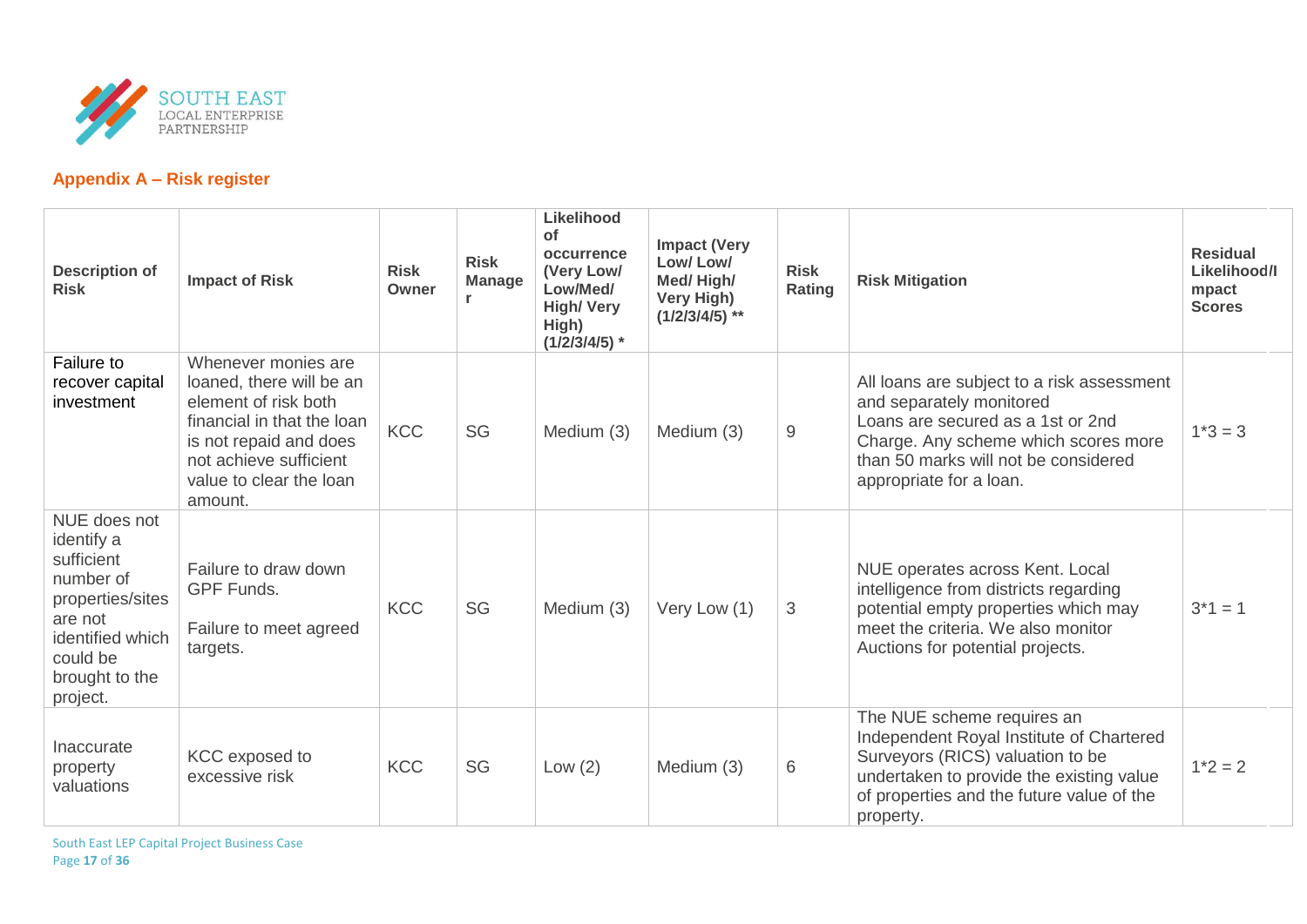

|                                                                                |                                                                                                                                                                                                                 |            |                               |            |              |                | This together with the maximum LTV<br>ratios and taking into account any first<br>charges (mortgages) on the property<br>being developed are also contributing<br>factors during the financial risk<br>assessment process                                                                                                                                |           |
|--------------------------------------------------------------------------------|-----------------------------------------------------------------------------------------------------------------------------------------------------------------------------------------------------------------|------------|-------------------------------|------------|--------------|----------------|----------------------------------------------------------------------------------------------------------------------------------------------------------------------------------------------------------------------------------------------------------------------------------------------------------------------------------------------------------|-----------|
| Return of<br>Capital<br>Investment to<br><b>GPF</b>                            | Whenever monies are<br>Loaned, there will be an<br>element of risk both<br>financial in that the loan<br>is not repaid on time.<br>This could delay the<br>repayment to GPF<br>within the agreed<br>timescales. | <b>KCC</b> | SG/Sec<br>tion 151<br>Officer | Medium (3) | Medium (3)   | 9              | This could be mitigated by KCC<br>underwriting the repayment whilst KCC<br>pursue the individual projects for<br>repayment.<br>Loans are secured as a 1st or 2nd<br>Charge.                                                                                                                                                                              | $1*3 = 3$ |
| Changes to<br>staff or<br>reduced<br>capacity (NUE<br>is a team of 3<br>staff) | NUE increased from 2<br>to 3 staff in 2015.<br><b>KCC</b> has a business<br>support function that<br>can be called on for<br>additional support                                                                 | <b>KCC</b> | SG                            | Medium (2) | Very low (1) | $\overline{2}$ | Within Economic Development at KCC,<br>there are a sufficient number of Project<br>Managers/Officers with skill sets to cover<br>if required - should one of the team<br>leave/be off sick on a temporary basis<br>until a replacement was found.<br>NUE have developed desk procedures for<br>the initiative which can be easily followed<br>for tasks. | $2*1 = 2$ |

*\* Likelihood of occurrence scale: Very Low (1) more than 1 chance in 1000; Low (2) more than 1 chance in 100; Medium (3) more than 1 chance in 50; High (4) more than 1 chance in 25; Very High (5) more than 1 chance in 10.*

*\*\* Impact scale: Very Low (1) likely that impact could be resolved within 2 days; Low (2) potential for a few days' delay; Medium (3) potential for significant delay; High (4) potential for many weeks' delay; Very High (5) potential for many months' delay.*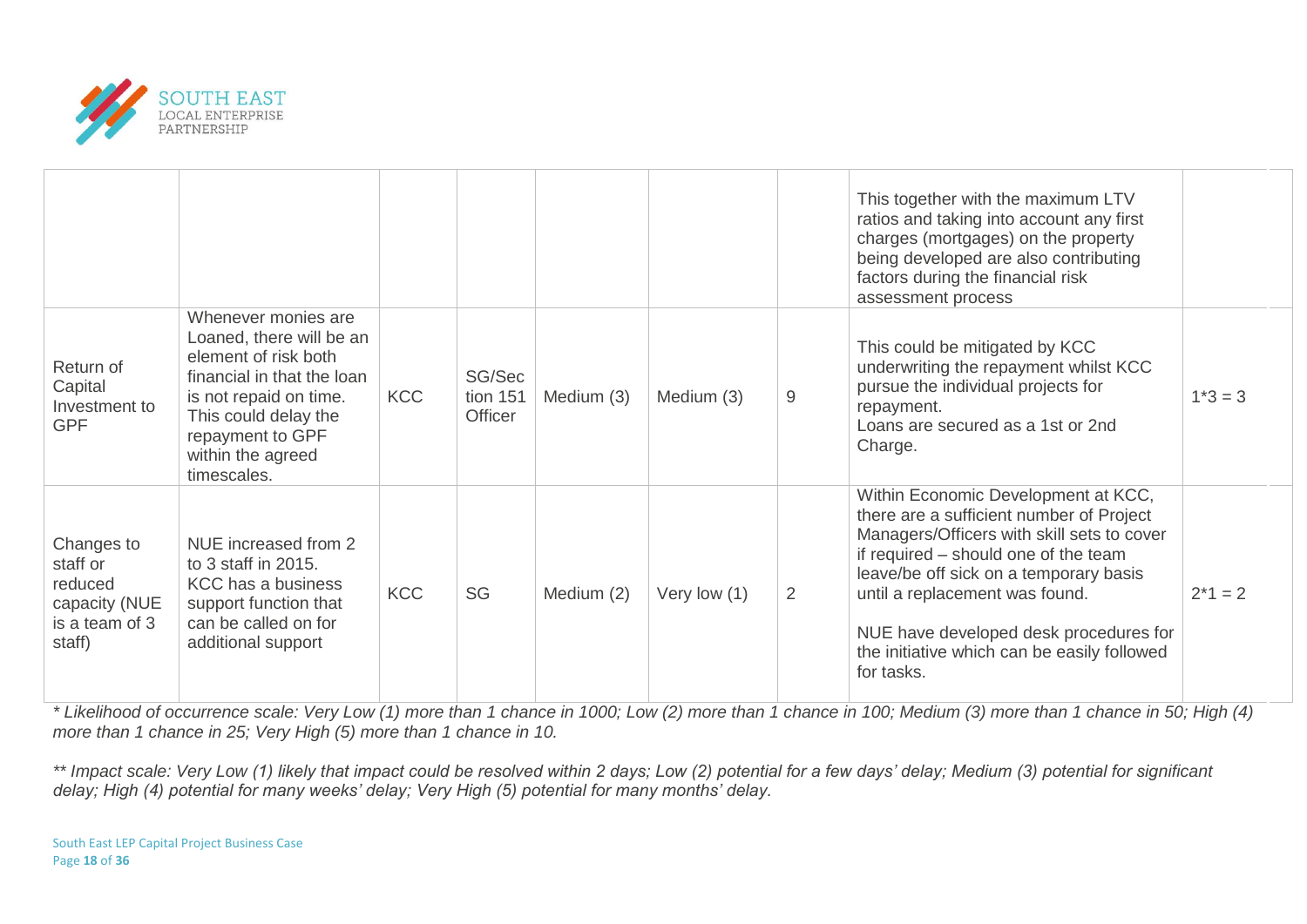

# **Appendix B – Funding commitment**

# **Draft S151 Officer Letter to support Business Case submission – Growing Places Fund**

# Dear Colleague

In submitting this project Business Case, I confirm on behalf of Kent County Council that:

• The information presented in this Business Case is accurate and correct.

• The funding has been identified to deliver the project and project benefits, as specified within the Business Case. Where sufficient funding has not been identified to deliver the project, this risk has been identified within the Business Case and brought to the attention of the SELEP Secretariat through the SELEP quarterly reporting process.

• The risk assessment included in the project Business Case identifies all substantial project risks known at the time of Business Case submission.

• The delivery body has considered the public sector equality duty and has had regard to the requirements under s.149 of the Equality Act 2010 throughout their decision making process. This should include the development of an Equality Impact Assessment which will remain as a live document through the projects development and delivery stages.

• The delivery body has access to the skills, expertise and resource to support the delivery of the project

• Adequate revenue budget has been or will be allocated to support the post scheme completion monitoring and benefit realisation reporting

• The project will be delivered under the conditions of the Loan Agreement which will be agreed with the SELEP Accountable Body, including the repayment of the Growing Places Fund loan in accordance with an approved repayment schedule.

I note that the Business Case will be made available on the SELEP website one month in advance of the funding decision being taken, subject to the removal of those parts of the Business Case which are commercially sensitive and confidential as agreed with the SELEP Accountable Body.

Yours Sincerely,

SRO (Director Level) David Smith

S151 Officer Andy Wood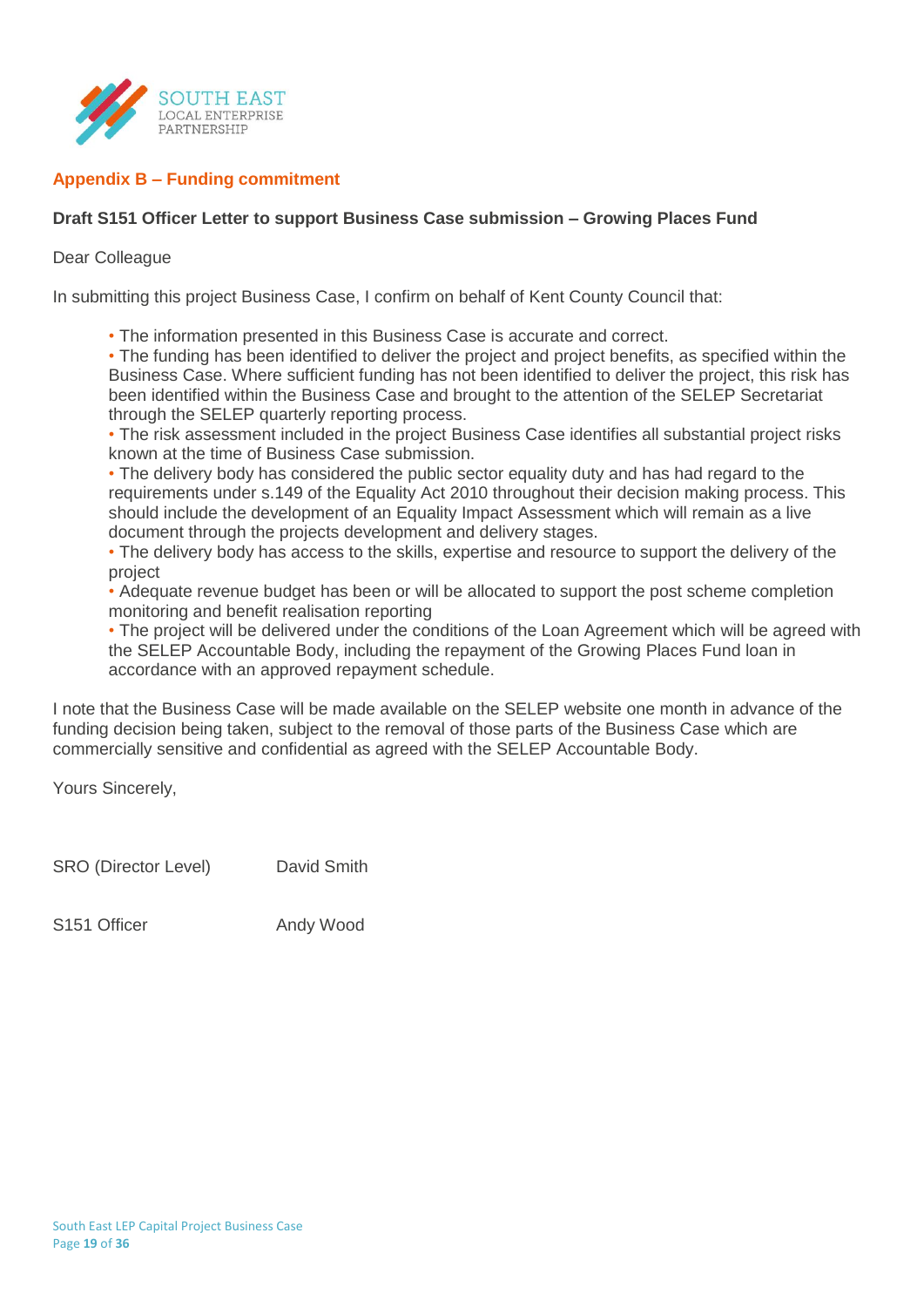

# **Annexes:**

- Annex 1: Example of NUE Projects with commercial space
- Annex 2: NUE Resources
- Annex 3: Simplified Flowchart
- Annex 4: Example of project which would have stalled without NUE intervention.
- Annex 5: Example of high risk and process adopted
- Annex 6: The Decent Homes Standard
- Annex 7: Example Project Approval Sheet (Not for publishing)
- Annex 8: EQIA evidence
- Annex 9: No Use Empty: Lessons Learnt
- Annex 10: Benefit Cost Analysis (BCA)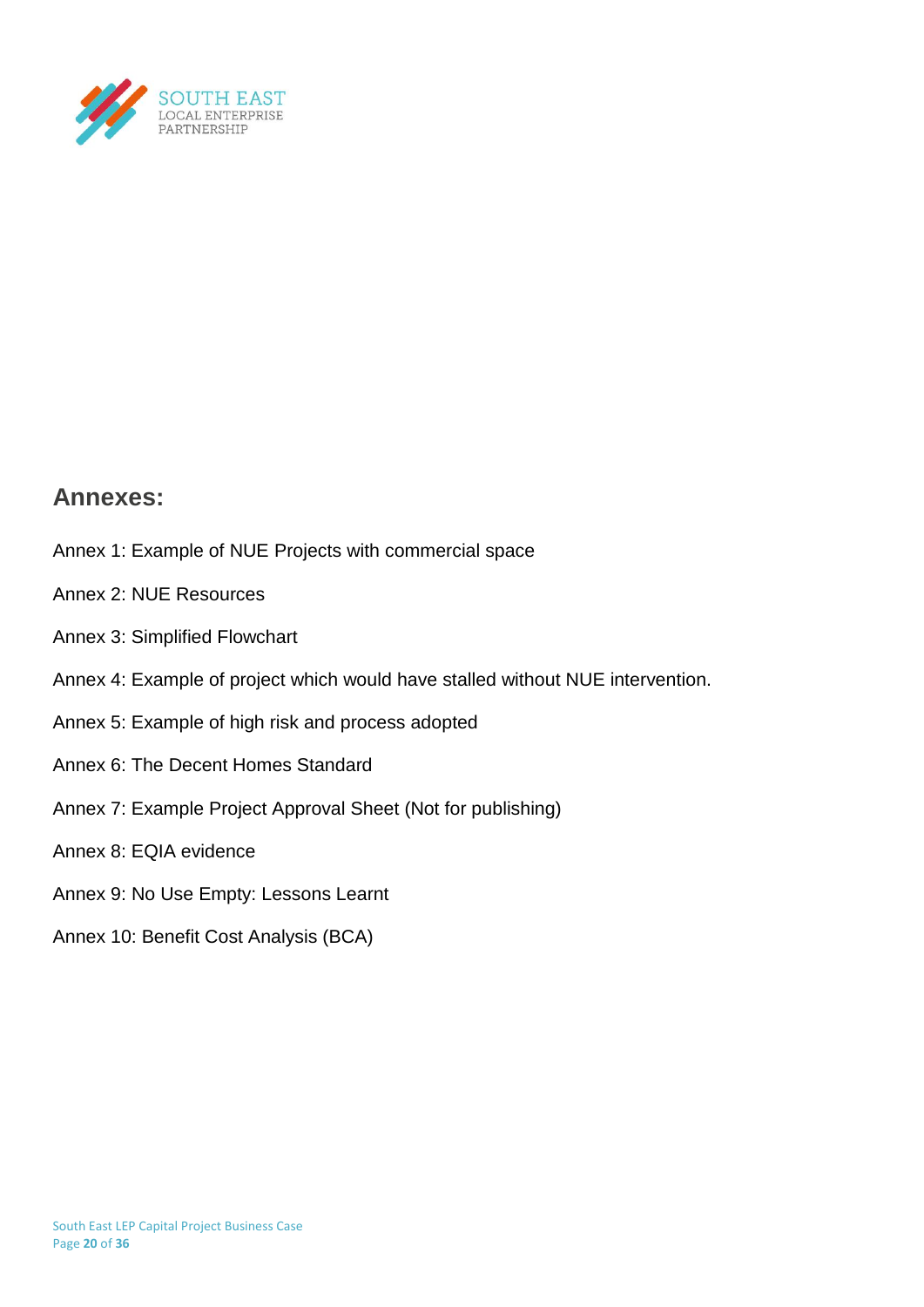

# **Annex 2 – NUE Resources**

The Initiative is delivered by the NUE team - this is made up of

KCC Programme Manager – Steve Grimshaw KCC Project Officer – Jackie Gibb Private Sector Housing Specialist – Andrew Lavender and the district empty property officers (predominantly part time)

This team operates as a "virtual team" as they are not employed by one body and work from different locations. Additional resources are provided by Kent Invicta Law (Loan Facility Agreement and Legal Charge documents) and KCC property group as and when required.

NUE Team:

- Site Visit and meet with potential loan applicants
- Reviewing application forms
- Checking with District Councils if planning and building regulations as required
- Carrying out insolvency search
- Assisting with assessment of the loan
- Completion of Loan Approval Form and sign of by Head of Service
- Instruct Kent Invicta Law re completion of the loan documents
- Maintaining a register of Loans
- Administering Loans
- **Site Visits with District Officers**
- Recovery of Loans

#### Kent Invicta Law

- Obtaining up-to-date official copy of the register and title plan
- Investigating title to check that the borrower has a good and marketable title
- Lodging Local land Charges search
- Examining ID1
- Drafting the Loan Facility Agreement and Legal Charge for approval by NUE Team
- Preparing engrossments for execution
- Carrying out a bankruptcy search and OS1 and checking the results
- Liaising with NUE Team re: completion of the Loan Facility Agreement and Legal Charge
- Lodging application for registration at the Land Registry for registration of charge and note restriction
- Advising NUE Team of registration of charge
- Forwarding copies of register entries to NUE Team for their records
- Scheduling and storing original Loan Facility Agreement and Legal Charge documents

Support is also provided to the NUE team for its communication strategy by the PR firm engaged specifically for the Initiative.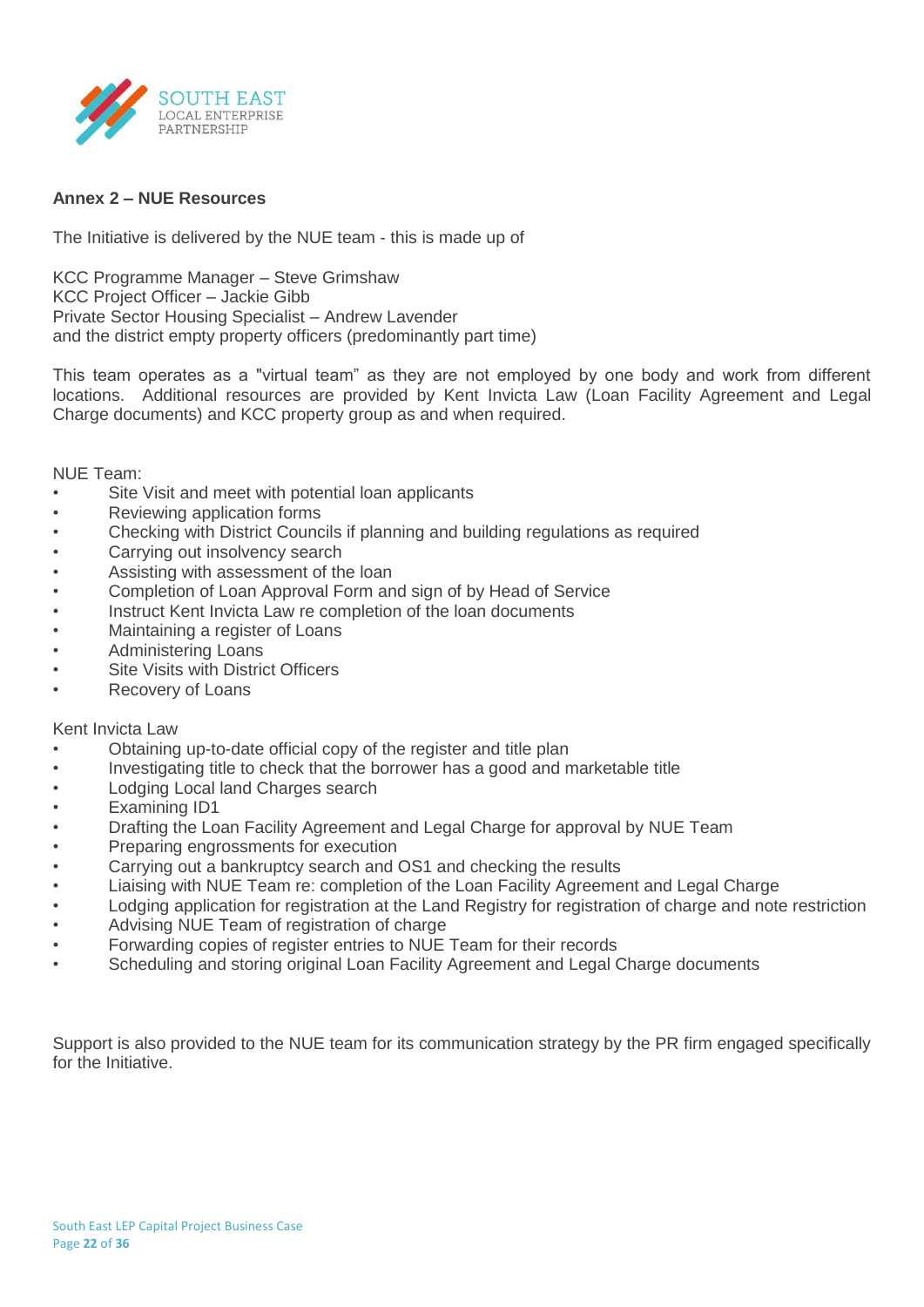

**Appendix 3 Simplified Flowchart**

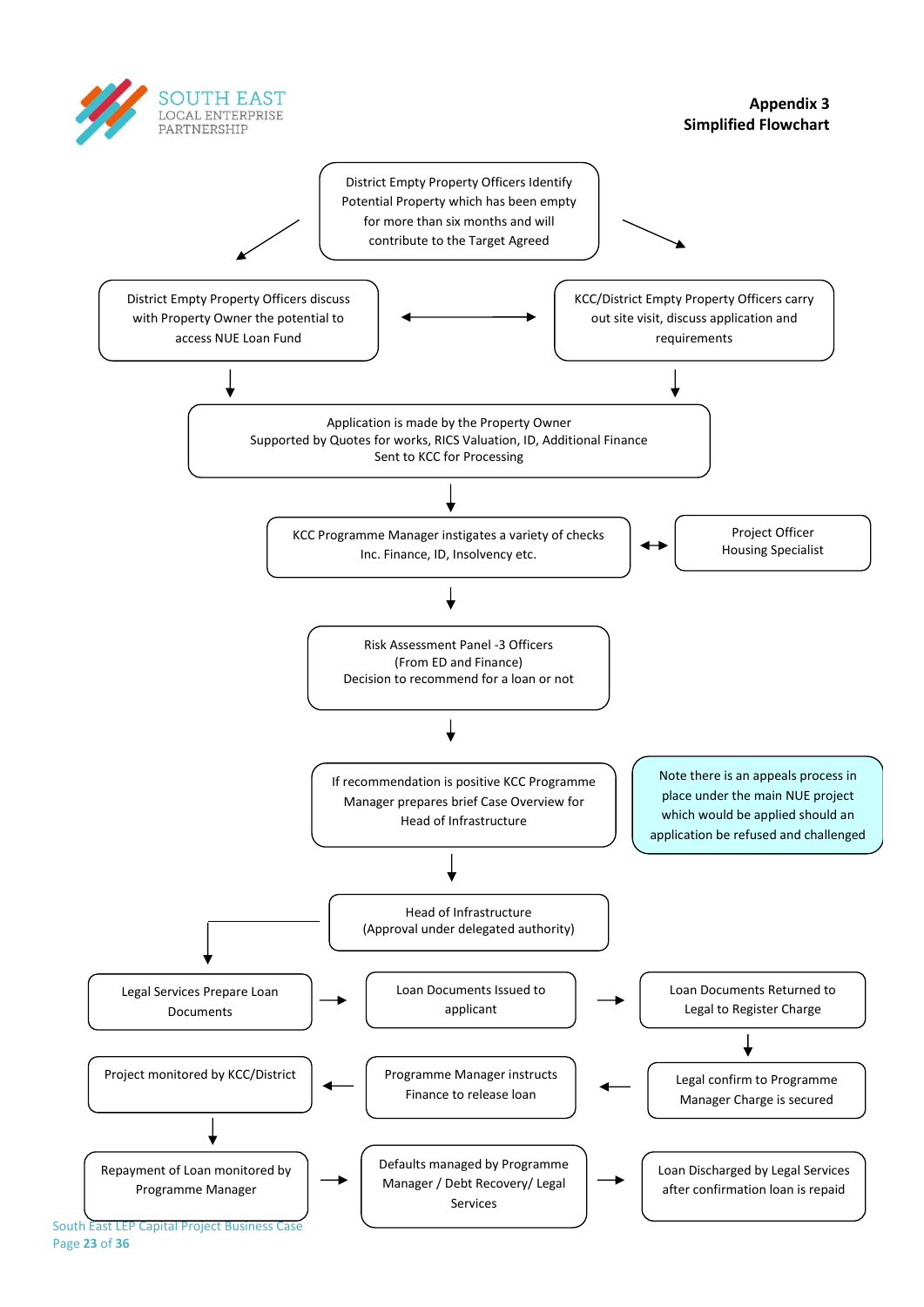

Annex 6

# **The Decent Homes Standard**

To achieve the Decent Homes Standard, a dwelling must comply with the following four criteria.

# **Criterion a: It meets the current statutory minimum standard for housing**

To be decent, a dwelling should be free of category 1 hazards as assessed through the Housing Health and Safety Rating System.

# **Criterion b: It is in a reasonable state of repair**

A dwelling satisfies this criterion unless:

- one or more key building components are old and, because of their condition need replacing or major repair; or
- two or more other building components are old and, because of their condition need replacing or major repair.

A building component can only fail to satisfy this criterion by being old and requiring replacing or repair. A component cannot fail this criterion based on age alone.

# Building components

Building components are the structural parts of a dwelling (e.g. wall structure, roof structure), other external elements (e.g. roof covering, chimneys) and internal services and amenities (e.g. kitchens, heating systems).

Key building components are those which, if in poor condition, could have an immediate impact on the integrity of the building and cause further deterioration in other components.

They are the external components plus internal components that have potential safety implications and include:

- external walls;
- roof structure and covering;
- windows/doors;
- chimneys;
- central heating boilers;
- gas fires;
- storage heaters;
- plumbing; and
- electrics.

Lifts are not considered to be a key component unless the lift or the lift shafts have a direct effect upon the integrity of the building.

If any of these components are old and need replacing, or require immediate major repair, then the dwelling is not in a reasonable state of repair.

Other building components are those that have a less immediate impact on the integrity of the dwelling. Their combined effect must therefore considered, with a dwelling not being in a reasonable state of repair if two or more are old and need replacing or require immediate major repair. Old and in poor condition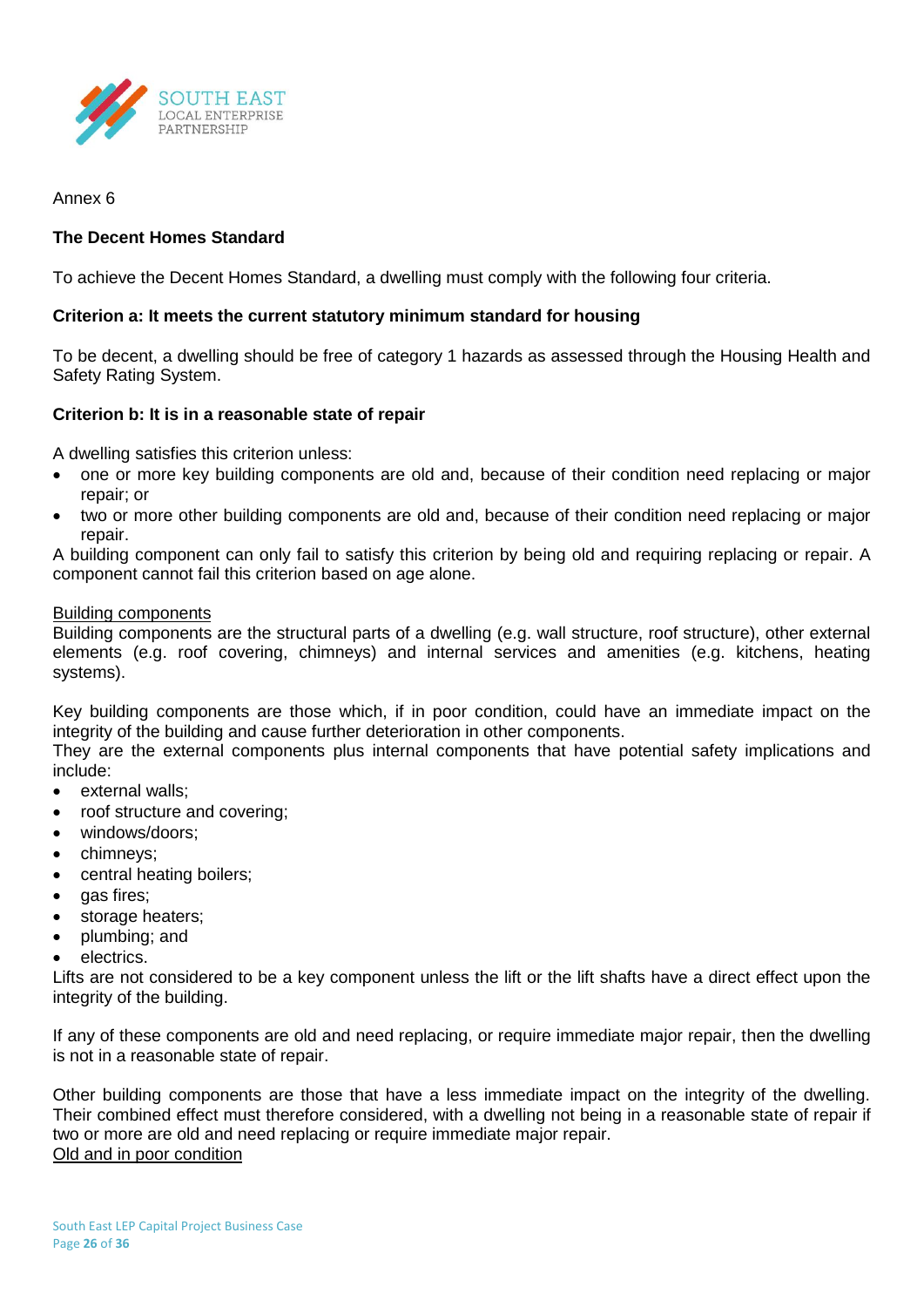

A component is defined as 'old' if it is older than its standard lifetime. Components are in poor condition if they need major work, either full replacement or major repair.

One or more key components, or two or more other components, must be both old and in poor condition to render the dwelling non-decent on grounds of disrepair.

Components that are old but in good condition or in poor condition but not old

would not, in themselves, cause the dwelling to fail the standard.

A building component, which requires replacing before it reaches its expected lifetime has failed early. Under the terms of the definition, this early failure does not render the dwelling non-decent.

# **Criterion c: It has reasonably modern facilities and services**

A dwelling is considered not to meet this criterion if it lacks three or more of the following facilities:

- a kitchen which is 20 years old or less;
- a kitchen with adequate space and layout;
- a bathroom which is 30 years old or less;
- an appropriately located bathroom and WC;
- adequate external noise insulation; and
- adequate size and layout of common entrance areas for blocks of flats.

A kitchen failing on adequate space and layout would be one that was too small to contain all the required items (sink, cupboards cooker space, worktops etc) appropriate to the size of the dwelling; An inappropriately located bathroom and WC is one where the main bathroom or WC

is located in a bedroom or accessed through a bedroom (unless the bedroom is not used or the dwelling is for a single person). A dwelling would also fail if the main WC is external or located on a different floor to the nearest wash hand basin, or if a WC without a wash hand basin opens on to a kitchen in an inappropriate area, for example next to the food preparation area;

Inadequate insulation from external airborne noise would be where there are problems with, for example, traffic (rail, road and aeroplanes) or factory noise.

Inadequate size and layout of common entrance areas for blocks of flats would be one with insufficient room to manoeuvre easily for example where there are narrow access ways with awkward corners and turnings, steep staircases, inadequate landings, absence of handrails, low headroom etc.

In some instances, there may be factors which may make the improvements required to meet the Decent Homes standards' challenging, or impossible, factors such as physical or planning restrictions. Where such limiting factors occur the property should be assessed to determine the most satisfactory course of action in consultation with the relevant body or agency so as to determine the best solution. The outcome may determine that some improvements may be possible even if all are not.

A dwelling would not fail this criterion, where it is impossible to make the required improvements to components for physical or planning reasons.

# **Criterion d: It provides a reasonable degree of thermal comfort**

The definition requires a dwelling to have both efficient heating; and effective insulation. Efficient heating is defined as any gas or oil programmable central heating; or

- electric storage heaters; or
- warm air systems; or
- underfloor systems; or
- programmable LPG/solid fuel central heating; or
- similarly efficient heating systems which are developed in the future.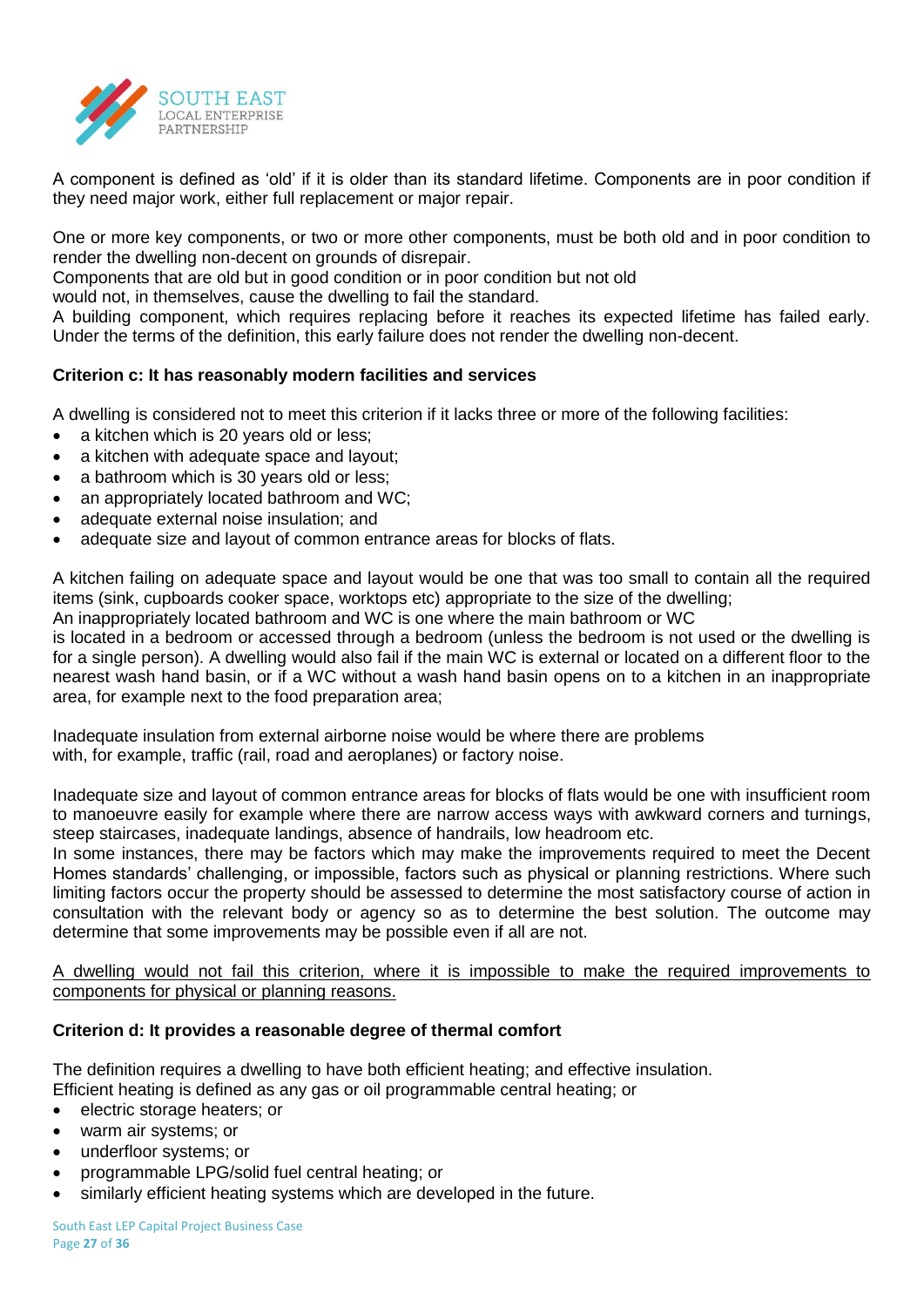

The primary heating system must have a distribution system sufficient to provide heat to two or more rooms of the home. There may be storage heaters in two or more rooms, or other heaters that use the same fuel in two or more rooms. Even if the central heating system covers most of the house making a dwelling decent, under the HHSRS the home should be warm enough for the occupant.

Heating sources, which provide less energy efficient options fail the Decent Homes standard. Programmable heating is where the timing and the temperature of the heating can be controlled by the occupants.

Because of the differences in efficiency between gas/oil heating systems and the other heating systems listed, the level of insulation that is appropriate also differs:

For dwellings with gas/oil programmable heating, cavity wall insulation (if there are cavity walls that can be insulated effectively) and at least 50mm loft insulation (if there is loft space) is an effective package of insulation.

For dwellings heated by electric storage heaters/LPG/programmable solid fuel central heating a higher specification of insulation is required: at least 200mm of loft insulation (if there is a loft) and cavity wall insulation (if there are cavity walls that can be insulated effectively).

A SAP rating of less than 35 (using the 2001 SAP methodology) has been established as a proxy for the likely presence of a Category 1 hazard from excess cold.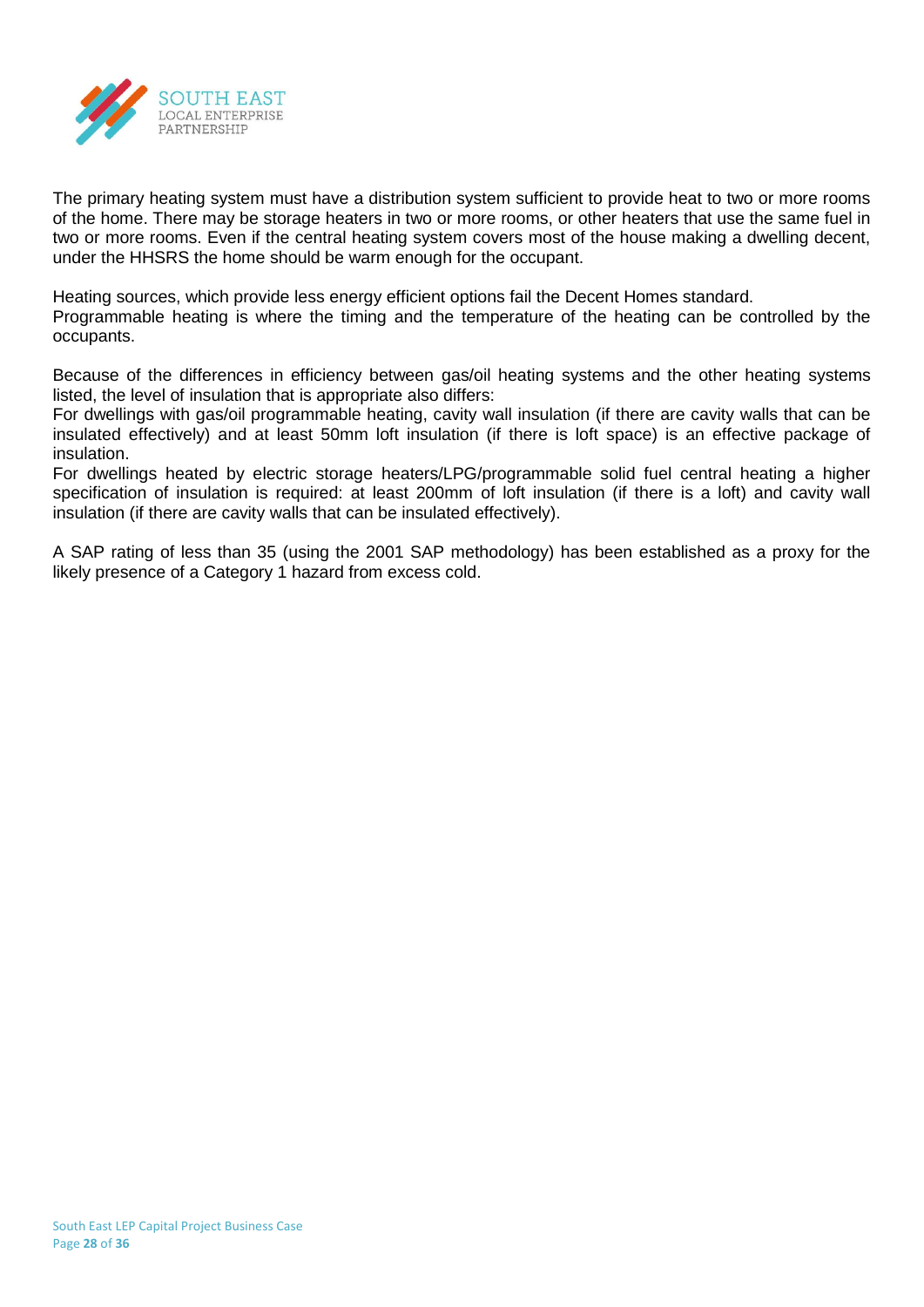

# Annex 8 – EQIA evidence

#### **Kent County Council**

#### **Equalities Impact Assessment (EqIA)**

Directorate: Growth Environment and Transport - GET

Name of policy, procedure, project or service: No Use Empty Initiative

What is being assessed?

Access to secured loans to bring empty properties back into use.

Senior Officer: Nigel Smith, Head of Infrastructure.

Officer: Steve Grimshaw, Programme Manager, Kent County Council.

Date of Initial Screening: 19/04/2017

Date of Full EqIA:

| Version                  | Author     | Date       | Comment             |
|--------------------------|------------|------------|---------------------|
| V1                       | S Grimshaw | $19-04-17$ | Draft               |
| V <sub>2</sub>           | A Agyepong | 02-05-17   | Comments for review |
| $\overline{\mathsf{V3}}$ | N Smith    | 03-05-17   | For approval        |
|                          |            |            |                     |
|                          |            |            |                     |
|                          |            |            |                     |
|                          |            |            |                     |

#### Sign Off

I have noted the content of the equality impact assessment and agree the actions to mitigate the adverse impact(s) that have been identified.

**Senior Officer** 

Name: Job Title: HEAD OF Signed:  $MGCL$ INFRASTRUCTURE Date: 8 MA1 2017  $S<sub>H</sub>$ <sub>17</sub>H<sub>1</sub> **DMT** Member Savid Smith Name: Signed: D. T. SMITH

Job Title: 11 May 2017 Director Date: Franonic Development.

Please forward a final signed electronic copy to the Equality Team by emailing

diversityinfo@kent.gov.uk

The original signed hard copy and electronic copy should be kept with your team for audit purpose.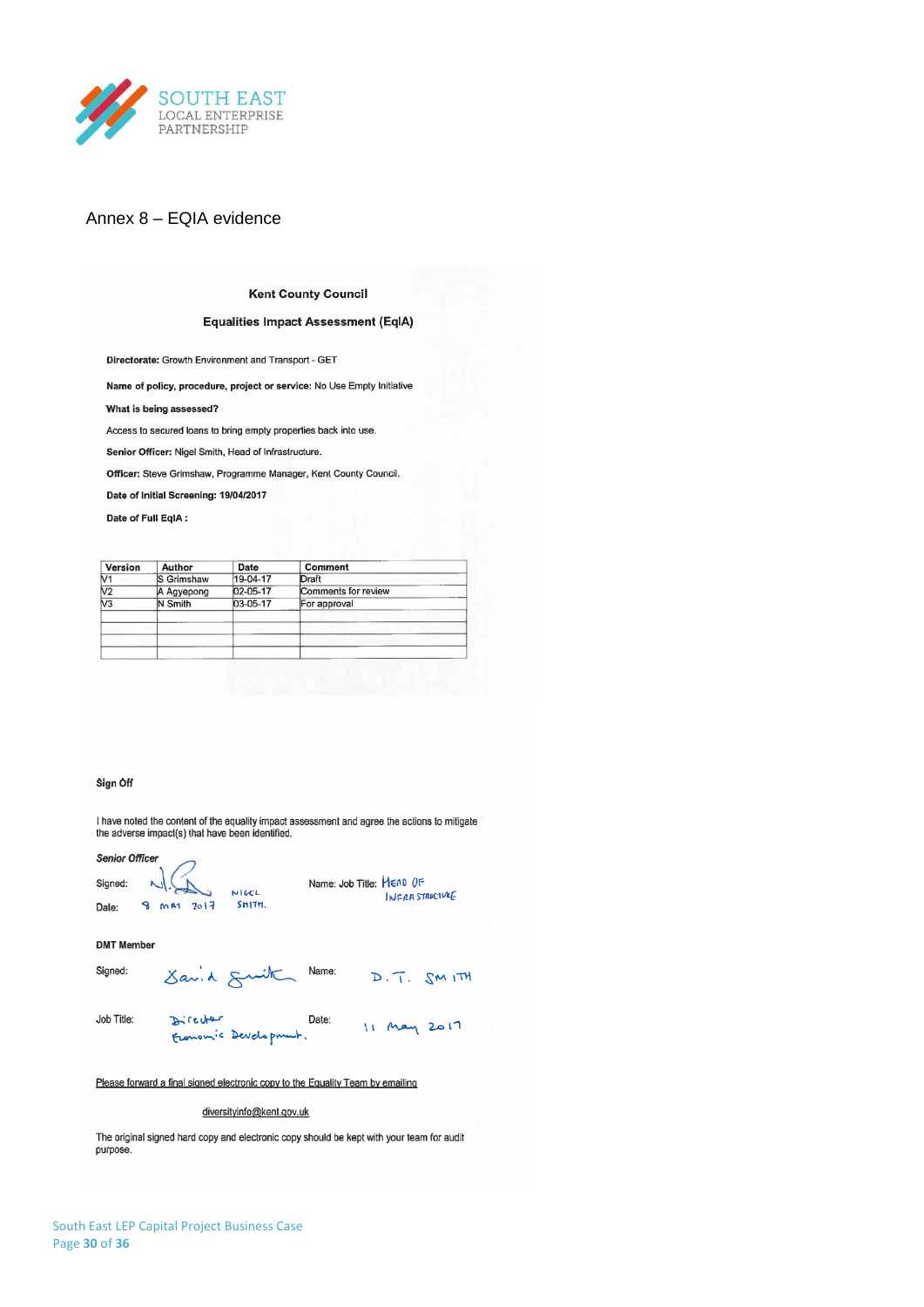

#### **Annex 9: Lessons Learnt**

#### **Kent County Council – No Use Empty: Kent Empty Property Initiative**

#### *Overview*

Kent County Council (KCC) launched its 'No Use Empty' campaign in 2005 as part of its Public Sector Service Agreement (PSA2) targets, to examine better ways of delivering services, and particularly at working more effectively with district councils. The primary aim of the Initiative is to improve the physical urban environment in Kent by bringing empty properties back into use as quality housing accommodation.

The initiative was originally focused on the towns of the four districts of Thanet, Dover, Shepway and Swale, as research has found that the majority of empty properties (over 3,000) are located within these four districts. Additionally 19 of the 20 most deprived wards are also located within these same areas.

In January 2008, due to the success of the scheme Kent County Council expanded the initiative to include all 12 district councils in the county.

#### *Objectives*

Overall the aim of the initiative has been to substantially increase the number of long-term empty homes returned to use as good quality housing accommodation. A specific numerical target to return 372 empty properties to use over three years was set, which represented a doubling of previous targets. This was to be achieved through the development of new and innovative practice and improved partnership working. The total of 487 properties was achieved in the three-year period, which was a 262% increase on previous performance prior to the Initiative commencing.

#### *Setting up the Scheme*

Prior to the launch of the Initiative a large amount of research was undertaken to:

- Identify the location of the empty properties through a empty property condition survey in the four districts to establish their condition and likely costs for refurbishment;
- Business and local residents perceptions survey
- Appointment of PR and media company to raise and promote the profile of the initiative
- Development of No Use Empty Campaign and associated website
- Appointment through competitive tendering, a specialist private sector housing company to work with the **Districts**
- Research and develop the full range of options available (in conjunction with the Empty Homes Agency) to help bring these properties back into use; and
- To establish what help and assistance would encourage owners to return their properties back into use.

Using this research the Initiative developed a project plan that focussed on the following to achieve the aim and objectives of the project:

• An awareness campaign to highlight the issue of empty homes to be targeted at owners;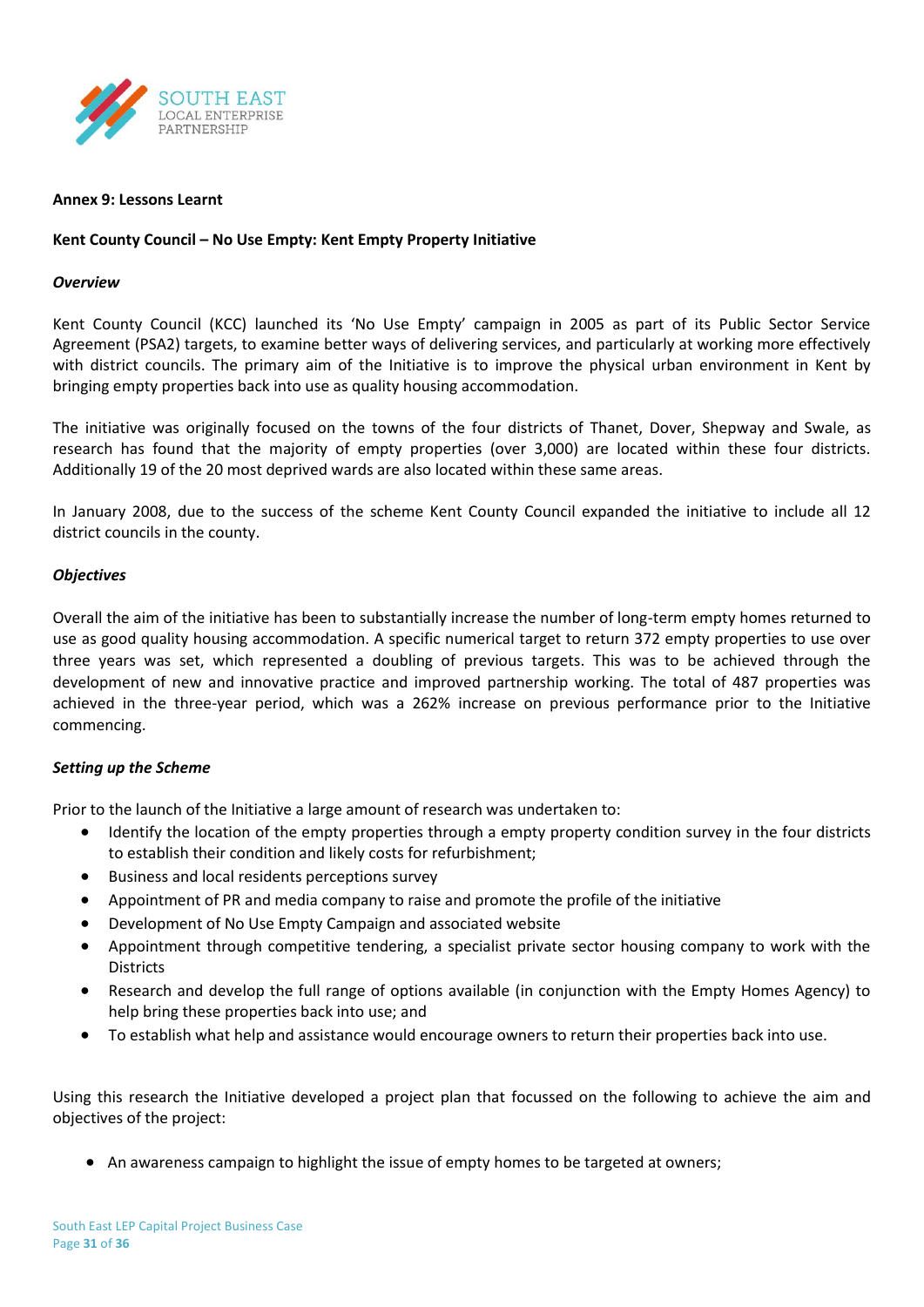

- The development of an information resource for owners, residents, and anyone else with an interest in empty properties. This led to the creation of the No Use Empty web site www.no-use-empty.org, and the production of regular newsletters;
- Financial support to encourage owners to refurbish and bring their properties back into use;
- Training for empty property officers and other local authority personnel involved in this work e.g. solicitors, planners, environmental health officers, building control on the enforcement options; and
- Practical one-to-one on the ground guidance for empty property officers /local authority staff provided by the project consultant. Enabling them to utilise the full range of legislative options and wider mechanisms / methods to bring empty homes back into use.

Additionally a residents' and business survey was undertaken to gauge the impact of empty properties on resident and business confidence in their locality. A follow-up survey was undertaken in Summer 2008, which demonstrated a clear increase in business and resident confidence. The Initiative undertook and a series of events, to which owners were invited, to launch the Initiative and outline the assistance available.

Annual empty property surgeries are undertaken to encourage owners of empty properties to bring their properties back into use.

The Initiative has now developed three strands of financial assistance to use its capital funding (£6 million) to encourage the re-use of empty properties. These are as follows:

**Interest Free** *Loan Scheme* – loans are available to help owners/developers for the refurbish/conversion of empty homes or redundant commercial buildings to provide good quality residential accommodation. On completion properties must be made available for sale or rent. The loan fund is operated as a revolving fund, so that as loans are repaid, the money is then re-lent to support new schemes. Max £25K per unit, max £175K per applicant, secured as 1<sup>st</sup> or 2<sup>nd</sup> charge based on a maximum 90% LTV (loan to value) on the property offered as security.

*Partnership Fund* – funding available to help the Districts undertake enforcement where deemed necessary e.g. Compulsory Purchase Orders, works in default or direct purchase. District Councils have extensive powers to deal with run down empty properties but often lack both financial resources and personnel or knowledge to effectively utilise these powers.

*Direct Purchase Scheme* – involving the acquisition of empty properties by KCC for redevelopment into good quality housing accommodation.

#### **Resources**

The Initiative is delivered by the Empty Property team - this is made up of the KCC programme manager, KCC project officer, private sector consultant and the district empty property officers (predominantly part time Officers). This team operates as a "virtual team" as they are not employed by one body and work from different locations. Additional resources are provided by KCC's legal services dept and its property group as and when required. Support is also provided to the team for its communication strategy by the PR firm engaged specifically for the Initiative.

The main funding for the Initiative, both revenue and capital has been provided by KCC. The scheme had a capital funding of £5million (Capital & Prudential Borrowing).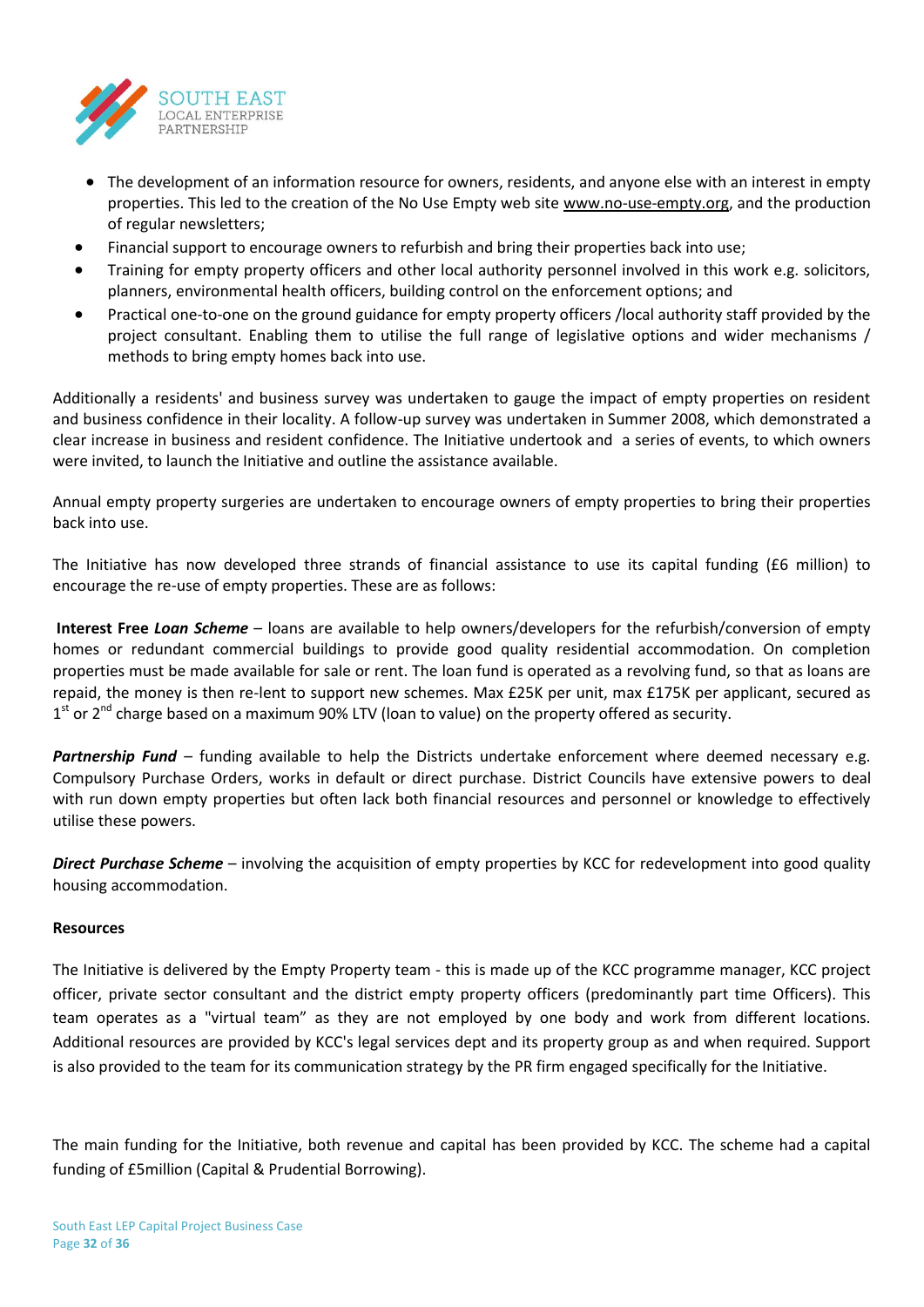

In 2012, KCC launched an Affordable Housing loan scheme which has a Capital fund of £2 million. The scheme is jointly funded by KCC and the Homes & Community Agency and works with AmicusHorizon, who manage the refurbished properties on behalf of the owners for a 5 year period, providing a guaranteed monthly rental income (affordable rent). It returned 42 affordable units by March 2015.

NUE are continuing to support Affordable Homes projects without HCA funding.

In addition, we have seen an increase in the number of commercial properties coming forward with planning permission for conversion to residential or a mixture of residential and commercial.

The districts have provided "in-kind" support through the involvement by their empty property officers and other staff.

#### **Evaluation**

The success of the project has been measured by the tangible results achieved through the number of empty homes brought back into use, which amounted to 487 properties in the first three-year period. In total, since its inception the scheme has brought back into use 4,717 properties (up to November 2016).

The scheme has approved over £17.1 Million of interest free loans, which equates to 750 units of accommodation. This has leveraged in excess of £23.3 Million of private sector funding (owner's contribution), giving a total investment through the loan scheme of £40.4 Million (up to November 2016).

- $\bullet$  The average cost to renovate a unit =  $£48k$  (often very worst properties)
- KCC average investment per unit £21.7k (excludes Affordable Homes Project)
- Actual cost to KCC =  $£1,900$  per unit (loss of interest and management costs)
- Repayment of loans to date £8.7 Million
- Loans scheme created over 754 jobs & homes for approximately 1,738 people
- For each £1 spent on interest and administration, this translates to £20 being spent in local economy (labour & materials)

The completed business and resident survey demonstrated an increase in confidence in localities as a result of bringing empty properties back into use. *No Use Empty* is now widely regarded as one of the most effective initiatives to deal with empty properties in the UK. The scheme and their partners have won multiple awards from Regeneration & Renewal for their partnership working 2011, shortlisted for an award by the Chartered Institute of Housing in 2012 and won Regeneration and Renewal Awards in 2014 (Partnership Working). Highly commended twice in 2015 LGC Awards for partnership working and best housing initiative.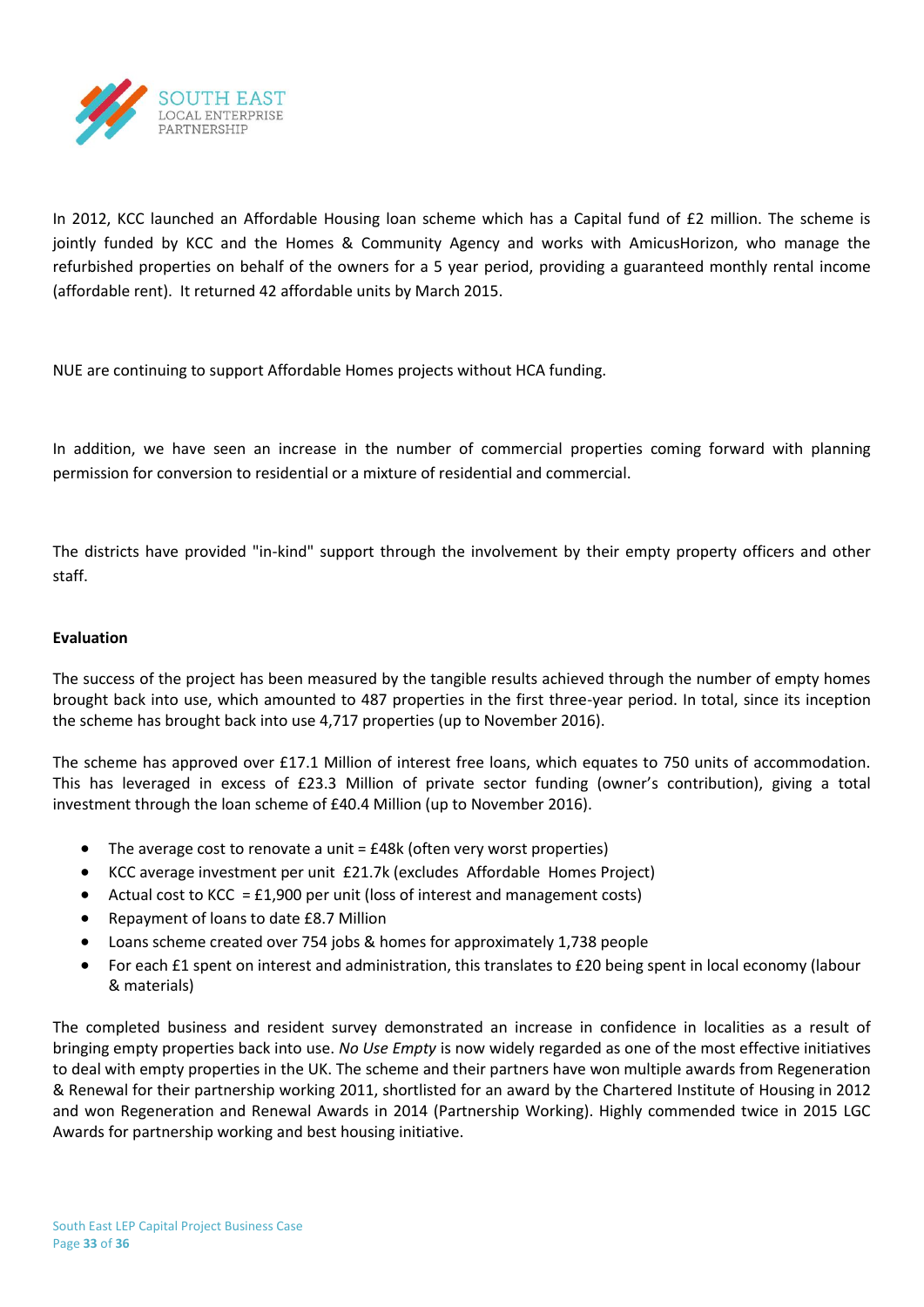

In partnership with Bristol City Council, the No Use Empty Initiative brand was rolled out to the West of England Local Authorities. No Use Empty introduced KCC Legal Services to a number of other Councils to assist with their smaller loan scheme which is now operational across six local authorities.

The Audit Commission cited the scheme as good practice to other Local Authorities and has been recognised by a number of organisations including the Scottish Government, Welsh Government Government and the Empty Homes Agency as a beacon of good practice.

The Empty Property Initiative has been incorporated into KCC's Housing Strategy as a target to support its joint wider regeneration projects within the partner districts and increase housing provision and quality. Specifically the Initiative has linked with these regeneration projects to identify key properties to target for action. All districts had an empty property strategy in place prior to the commencement of the project. The Initiative has contributed to the aims and objectives of these strategies and increased the numbers of empty properties that have been brought back into use.

# **Lessons Learnt**

The main lessons learnt from establishing the project were firstly, an awareness of the time taken to develop this type of Initiative. Although not overly complex bringing together the resources, information and personnel required took much longer than originally anticipated and there was a time lag between the launch in December 2006 and the availability of the main financial funding. Good customer care was essential to keep clients informed of progress (or lack at times) in order to keep them on board.

The lack of resources at District level to undertake empty property work – both in terms of personnel and financial was a limiting factor. The provision of the capital funding by KCC has in the main overcome the issue of financial resources, but manpower remains an issue. Only two of the districts have dedicated empty property officers (and to some extent the numbers returned to use by the individual districts reflect this situation). For the other districts empty property work is just one of a number of tasks undertaken by person allocated with this role.

Initially there was a lack of a corporate approach to the problem of empty properties, which resulted in Councils dealing with the issue in a piecemeal fashion. There was also a lack of understanding of the overall picture and the methods available to deal with empty properties. Creating a change in culture has facilitated a more positive approach to the problem.

The importance of training both for personnel directly involved in empty property work and for departments that can contribute to this area of work e.g. legal, building control, environmental health and planning. For departments that contribute a "supporting" role an increased awareness and knowledge has brought about an increased level of support for empty property work, which is helping to tackle particularly difficult cases.

Shared learning, this has brought about an increasingly improved level of skills and knowledge, which are being effectively utilised in empty property work. Low cost training has been provided to over 1,047 officers, through the initiative. One aspect that has proved invaluable has been the services of the project consultant, who has provided ground support and practical training and implementation on the use of the wide ranging legislation.

P.R. and communications, throughout the project we have achieved wide coverage both nationally and locally, including television, radio, national and local press. This has not only achieved a strong brand name in the partner districts, but has also created a ripple effect within the County and beyond through publishing our successes. This has